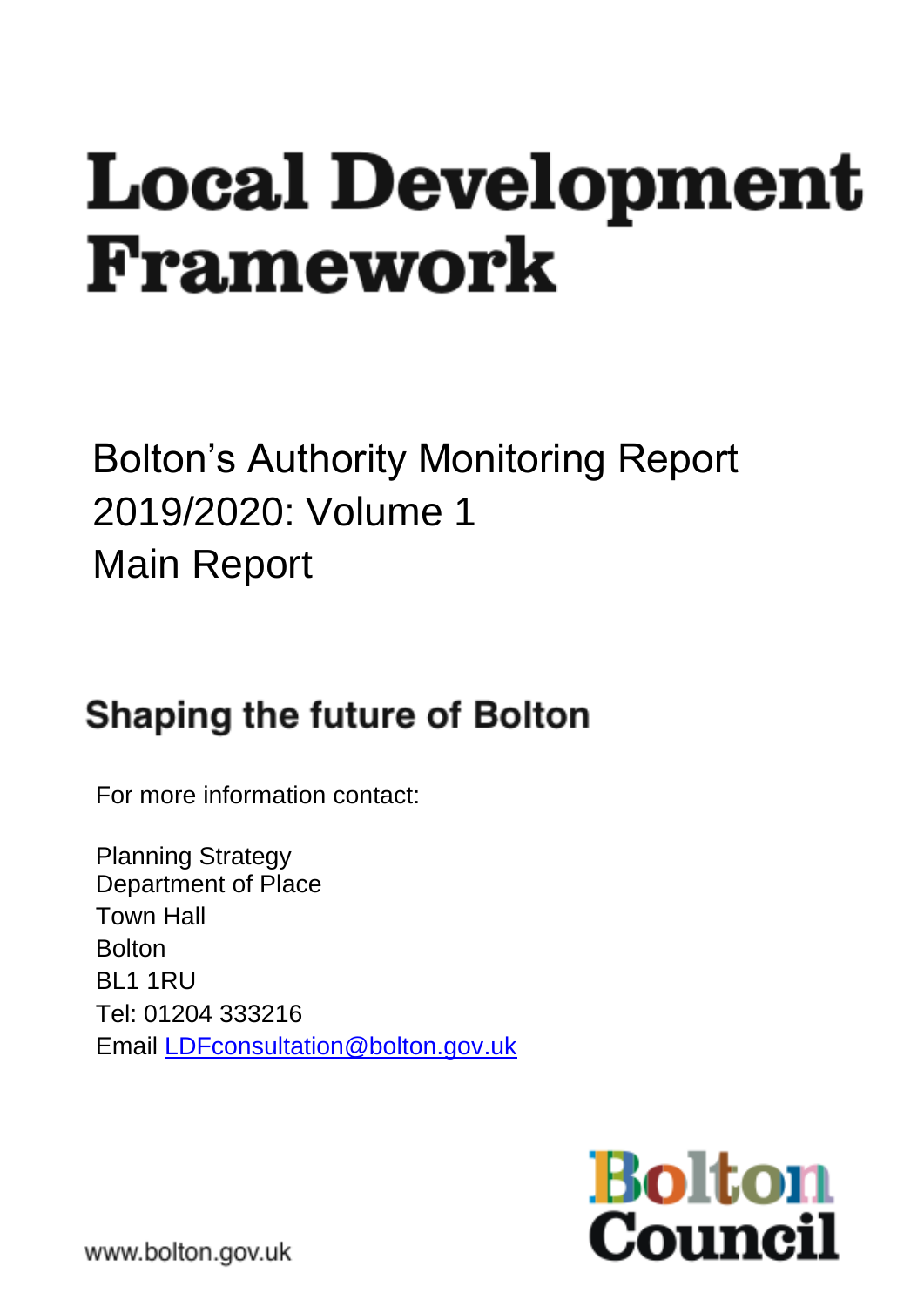#### **CONTENTS**

| $\mathbf{1}$   | Introduction                                                                                | $\overline{2}$ |
|----------------|---------------------------------------------------------------------------------------------|----------------|
| $\overline{2}$ | Local Development Scheme                                                                    | 6              |
| 3              | Duty to Cooperate                                                                           | 9              |
| 4              | <b>Local Plan Indicators</b>                                                                | 11             |
| 5              | <b>Housing Allocations</b>                                                                  | 15             |
| 6              | <b>Employment Allocations</b>                                                               | 23             |
| 7              | <b>Mixed Use Allocations</b>                                                                | 24             |
| 8              | Town centre uses                                                                            | 25             |
| 9              | Greater Manchester Joint Waste Development Plan Authority Monitoring<br>Report 2019-20      |                |
| 10             | Greater Manchester Joint Minerals Development Plan Authority Monitoring<br>Report 2019-2020 |                |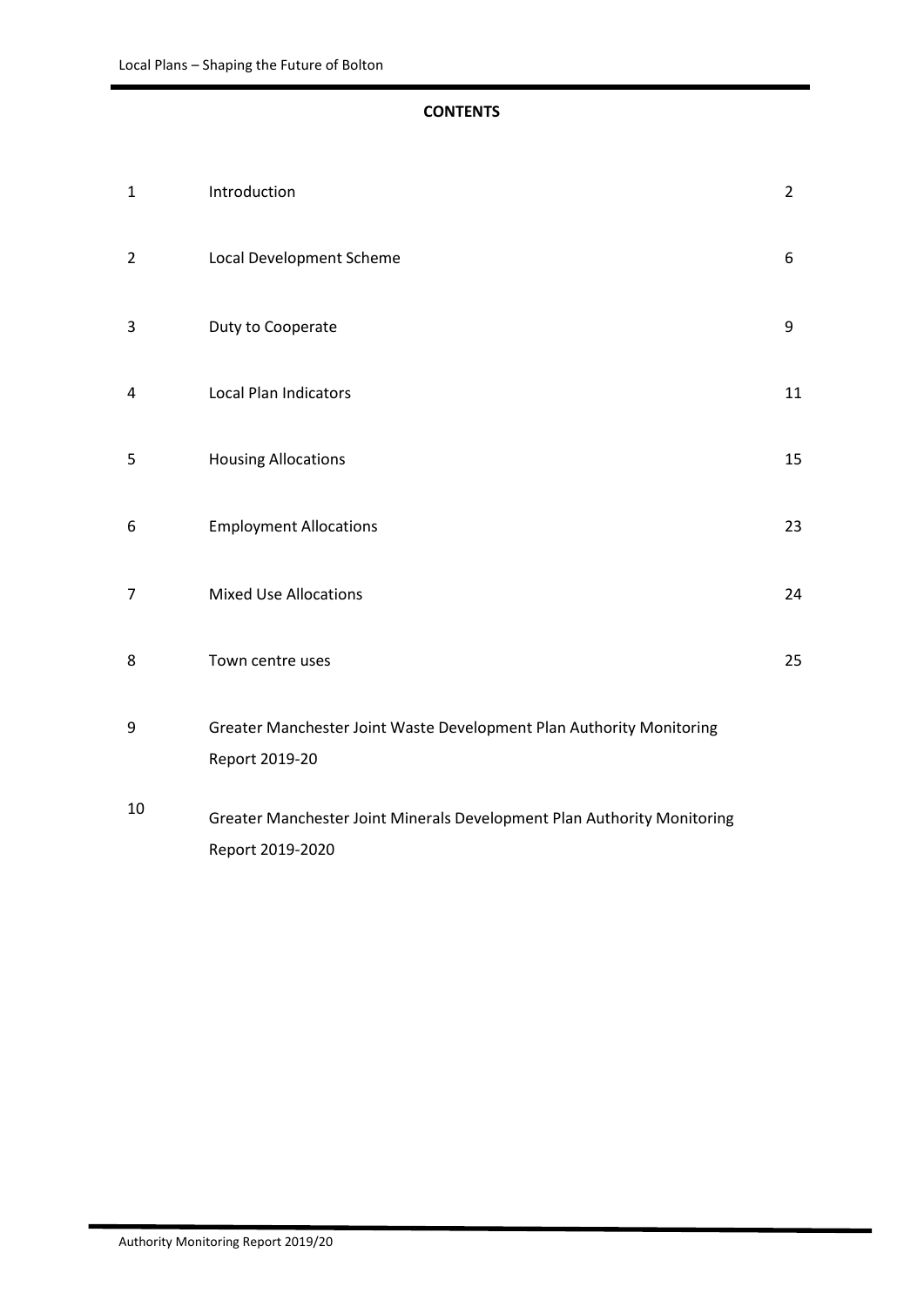#### 1. **Introduction**

#### **Background**

- 1.1. This is the 16th Monitoring Report prepared by Bolton Council. It covers the period 1<sup>st</sup> April 2019 to 31st March 2020.
- 1.2. Authorities' Monitoring Reports (AMR) must be made available to the public and must be in respect of a period which the authority considers appropriate in the interests of transparency, which begins with the end of the period covered by the authorities most recent report and which is not longer than 12 months or such period prescribed.
- 1.3. In the context of the planning system, with its focus on the delivery of sustainable development, monitoring takes on an important role in assessing whether policy aims and objectives are being achieved.
- 1.4. This report should be read alongside Volume 2 (Housing Land Requirements and Supply Briefing Note) and Volume 3 (Employment Land Update).
- 1.5. All Core Strategy and Allocations Plan indicators are monitored, where data is available. The housing indicators can be found in Volume 2 and the employment indicators can be found in Volume 3. All other indicators are monitored in chapter 4 of this volume.
- 1.6. In relation to the remainder of this volume:
	- Chapter 2 reports on whether the milestones or targets in the Local Development Scheme have been met. Where there is delay, the reasons are explained.
	- Chapter 3 provides information in relation to compliance with the Duty to Cooperate.
	- Chapter 4 monitors the Local Plan indicators not included in volumes 2 and 3.
	- Site specific information on the development of housing allocations, employment allocations and mixed use allocations can be found in chapters 5-7.
	- Development of floorspace for the main town centre uses is included in chapter 8. This includes the amount of this floorspace developed in centre, edge of centre and out of centre.
	- Chapter 9 contains the Greater Manchester Joint Waste Development Plan Annual Monitoring Report 2019-2020.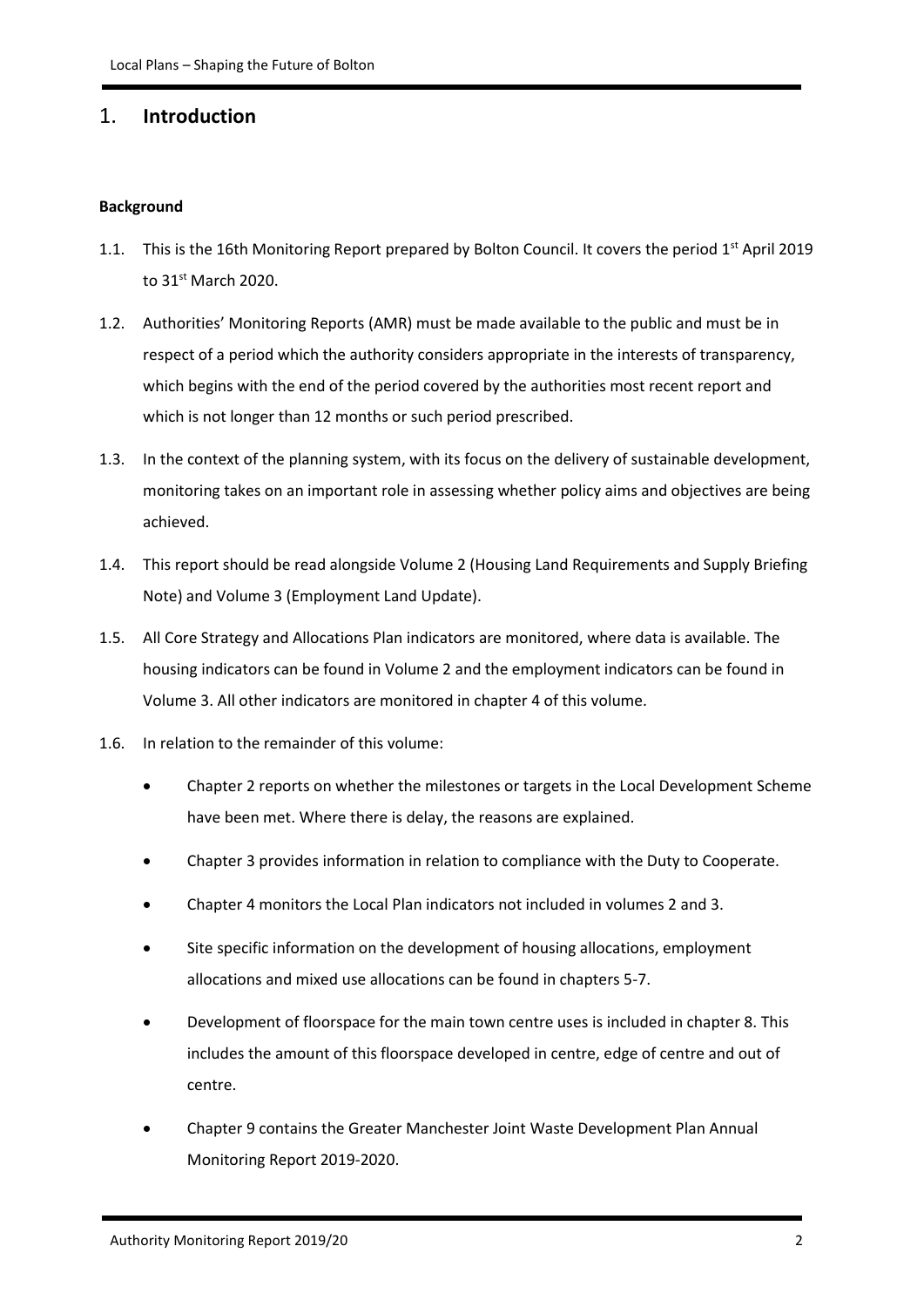• Chapter 10 contains the Greater Manchester Joint Minerals Development Plan Annual Monitoring Report 2019-2020.

#### **Bolton 2030: A Vision for Bolton's Future**

- 1.7. In 2017 the council and its partners produced Bolton 2030, a strategy setting out a vision for Bolton of a vibrant place built on strong cohesive communities, successful businesses and healthy, engaged residents. It will be a welcoming place where people choose to study, work, invest and put down roots.
- 1.8. There are six themes that the Partnership will work together to help achieve the outcomes that Bolton needs.
	- Giving our children the best possible start in life, so that they have every chance to succeed and be happy.
	- Improving the health and wellbeing of our residents, so that they can live healthy, fulfilling lives for longer.
	- Supporting older people in Bolton to stay healthier for longer, and to feel more connected with their communities.
	- Attracting businesses and investment to the Borough, matching our workforce's skills with modern opportunities and employment.
	- Protecting and improving our environment, so that more people enjoy it, care for it and are active in it.
	- Developing stronger, cohesive, more confident communities in which people feel safe, welcome and connected.

#### **Sustainability Appraisal**

- 1.9. Sustainability Appraisal (SA) is an assessment of the economic, social and environmental impacts of policies. A SA contains objectives and indicators known as significant effects indicators (SEI), which are used to measure and monitor the impact of the policies on sustainability and lead to more informed decision-making. The SA process requires that the significant sustainability effects are identified and monitored.
- 1.10. The indicators in the Bolton SA scoping report have been taken into account in the preparation of this AMR. The following significant effects indicators are particularly useful to ensure a robust assessment of policy implementation: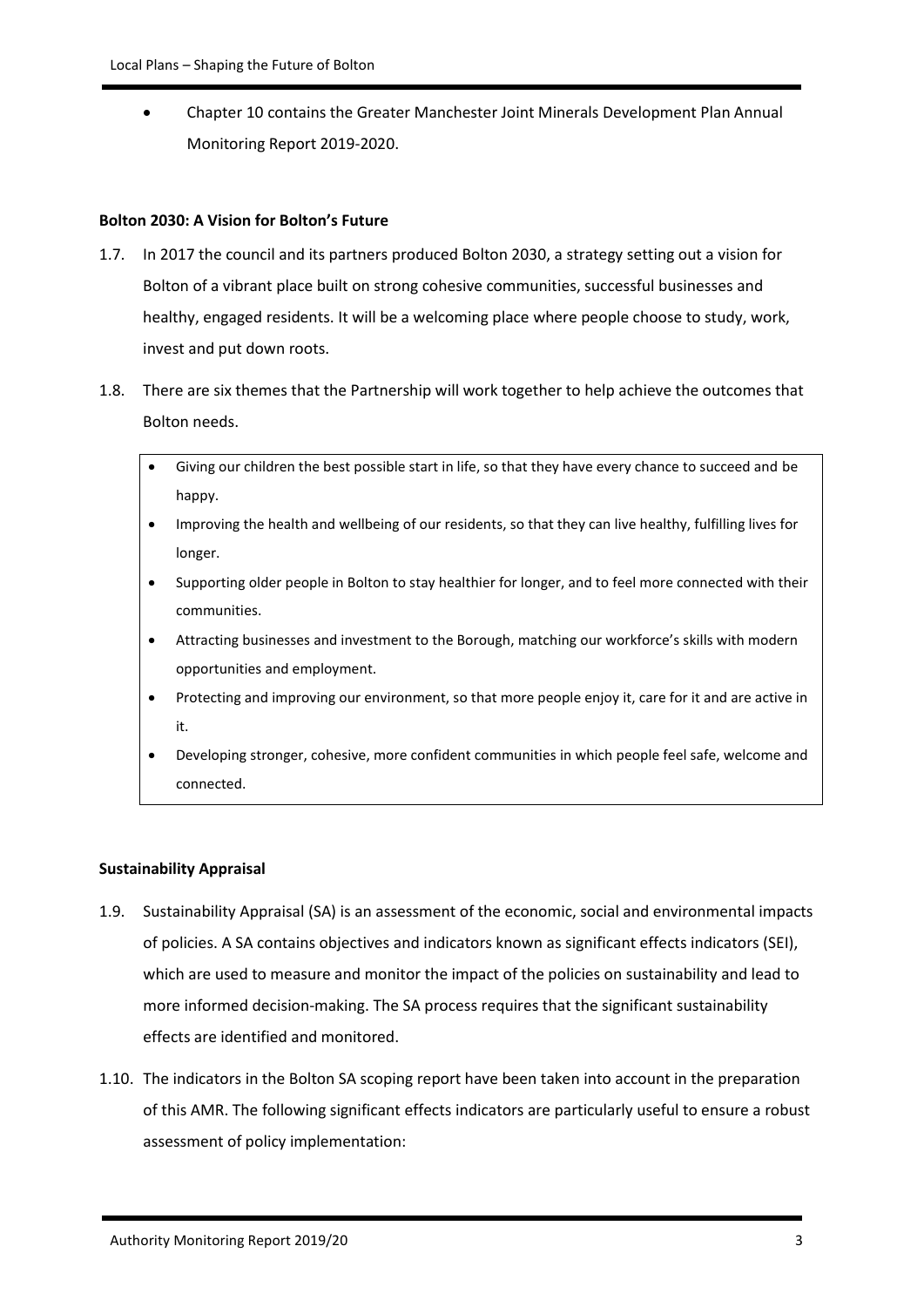- Per capita change in Co2 emissions in Bolton;
- Net gain or loss in sites of biological importance (ha);
- Proportion of new residential development within 30 minutes public transport time of areas of employment.

#### **Local Planning Update**

1.11. The Core Strategy, adopted in March 2011, sets out the council's vision and spatial strategy for future development to 2026 and includes Development Management policies, a Key Diagram and an allocation for major development. The Allocations Plan, adopted in December 2014, implements the Core Strategy by setting out land allocations for a range of relevant future uses which include housing, employment, mixed use, retail development and community facilities. It also identifies areas of protection from development such as Green Belt and Conservation Areas. The Greater Manchester Waste Plan, adopted in April 2012, and Greater Manchester Minerals Plan, adopted in April 2013, are also part of the development plan for Bolton.

#### **Greater Manchester Spatial Framework**

- 1.12. The need for the 10 Greater Manchester local authorities to work together to produce an overarching statutory joint plan to manage the supply of land in Greater Manchester over the next 20 years has been established. Within this plan the 10 local authorities will identify and make available land to deliver ambitious strategic priorities.
- 1.13. The multi-council plan is believed to be the first of its type in the country and will link appropriately to the Bolton Local Plan.
- 1.14. The first step in the development of the plan was a public consultation on its scope in 2014. A consultation on the vision and draft strategic options together with a call for sites exercise ran from November 2015 to January 2016. Consultation on a draft GMSF took place from October 2016 to January 2017. Consultation on a revised GMSF took place in January – March 2019.
- 1.15. Work continued throughout this monitoring period to finalise supporting evidence and complete the Publication version of the GMSF ready for its formal representations period in late 2020. However, following Stockport Council's decision in early December 2020 not to endorse the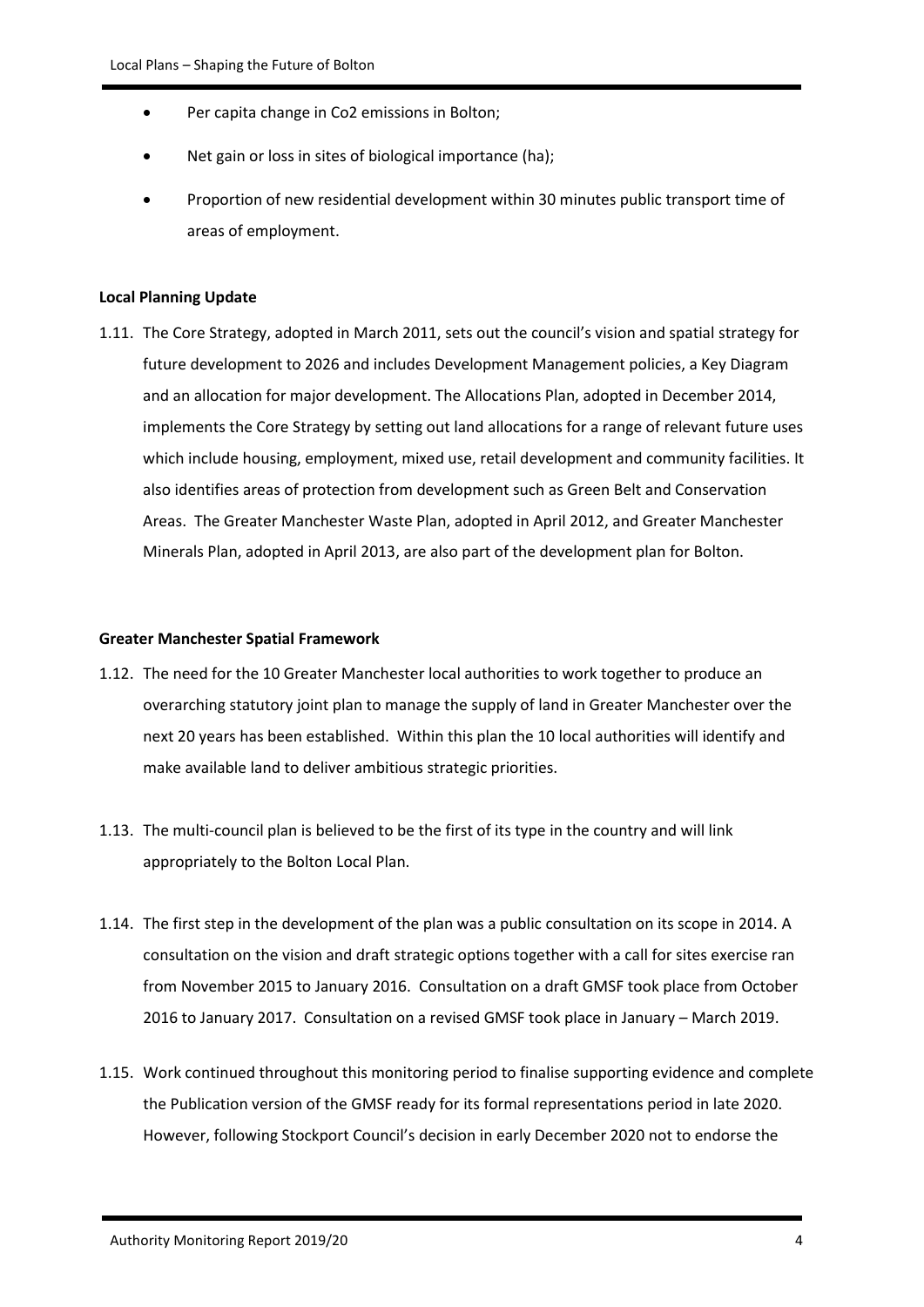plan, it cannot now progress as envisaged. Discussions are being held to consider the way forward.

#### **Self-Build and Custom House Building**

- 1.16. The government has encouraged authorities to publish, in their Authority Monitoring Report, headline data on the demand for self-build and custom housebuilding revealed by their register and other sources. This can support development opportunities for self-build and custom housebuilding by increasing awareness among landowners, builders and developers of the level and nature of demand for self-build and custom housebuilding in the local area.
- 1.17. The council set up Bolton's self and custom build register on 1st April 2016. Provided that they meet the criteria, anybody can place themselves on the register by completing a form available on the council's website. On 31st March 2020, there were 118 individuals on the register.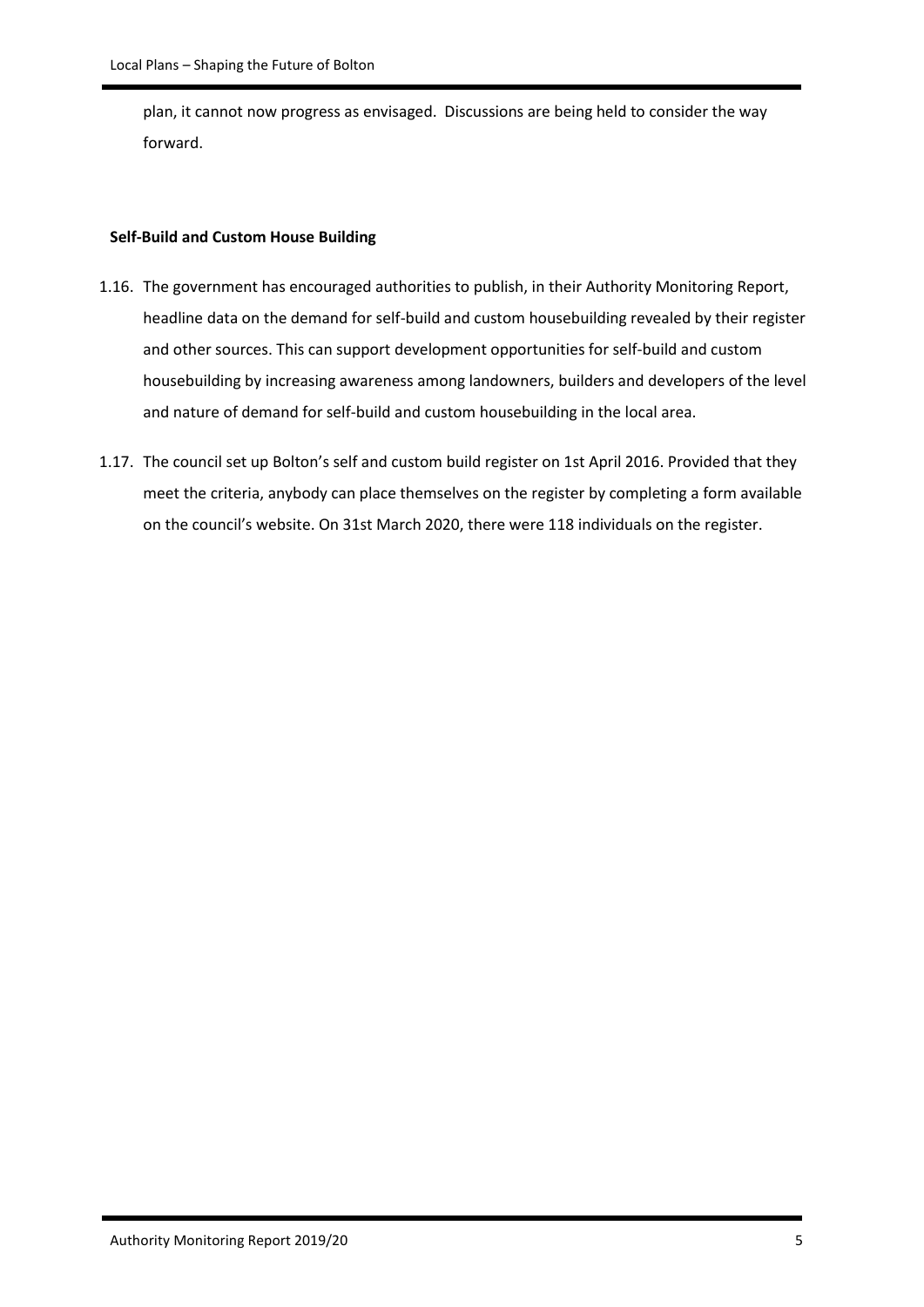#### **2. The Local Development Scheme**

#### **April 2019 Local Development Scheme**

- 2.1. The Local Development Scheme (LDS) is a programme document for the Local Plan. It sets out the plans that the council intends to prepare over a three year timescale with milestones. The council published Bolton's first Local Development Scheme in March 2005 and has revised it several times since.
- 2.2. The council published a Local Development Scheme on 9<sup>th</sup> April 2019 and this was in force in the monitoring period for nearly the whole year up to 31<sup>st</sup> March 2020. This LDS sets out a programme for preparing two Development Plan Documents, the Greater Manchester Spatial Framework and the Bolton Local Plan. After the end of the monitoring period, in September 2020, the council published a revised Local Development Scheme with revised timetables for the same two Development Plan Documents.

#### **Greater Manchester Spatial Framework**

- 2.3. The Association of Greater Manchester Authorities has resolved to prepare the Greater Manchester Spatial Framework. This will be a statutory plan and will form part of the development plan for Bolton once it is adopted. The GMSF will provide an important overarching strategy for the successful planning of the sub-region and the districts within it. It will play an important role in guiding and supporting development plan documents produced at the local level. The Spatial Framework is being progressed as a joint plan between the Greater Manchester Mayor and all ten districts. (See paragraph 1.15 for an update on the current situation).
- 2.4. The April 2019 LDS set out a timetable for GM Spatial Framework preparation, and this is set out below, together with a column showing whether each stage has been achieved to  $31<sup>st</sup>$  March 2020.

| <b>Stage</b> |                                         | Timetable     | Has timetable |  |
|--------------|-----------------------------------------|---------------|---------------|--|
|              |                                         |               | been met?     |  |
|              | Initial consultation on the objectively | November 2014 | Yes           |  |
|              | assessed development need               |               |               |  |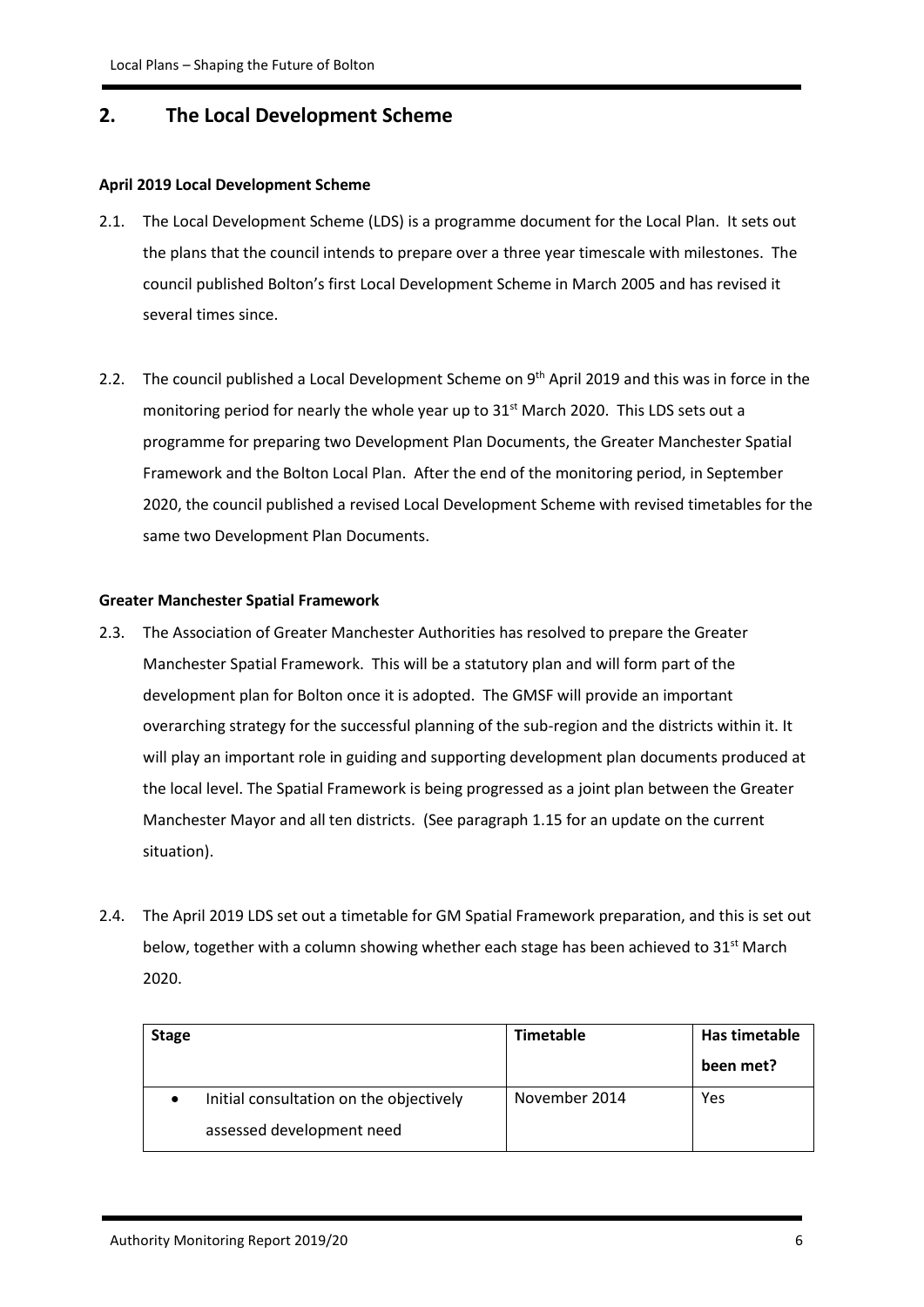| <b>Stage</b> |                                            | <b>Timetable</b>  | Has timetable |
|--------------|--------------------------------------------|-------------------|---------------|
|              |                                            |                   | been met?     |
| $\bullet$    | Consultation on vision, strategy and       | Oct 15-Jan 16     | Yes           |
|              | growth options                             |                   |               |
|              | <b>Consultation on first Draft Plan</b>    | Oct $16 -$ Jan 17 | Yes           |
|              | Consultation on 2 <sup>nd</sup> Draft Plan | Jan 19 - Mar 19   | Yes           |
| $\bullet$    | Publication of Plan <sup>1</sup>           | Sept 19           | No            |
|              | Submission $1$                             | Jan 20            | No            |
|              | Examination in public <sup>1</sup>         | Apr 20 - June 20  | No            |
| $\bullet$    | Adoption of the GMSF by Mayor/GMCA $1$     | Dec 20            | No            |

- 2.5. The timetable for publishing the GM Spatial Framework, set out in the April 2019 LDS has not been met. As a result, the council revised the Local development Scheme in September 2020.
- 2.6. The revised Local Development Scheme sets out a timetable for future milestones for the GMSF as follows
	- Publication; November 2020
	- Submission; June 2021
	- Examination in public; October 2021
	- Adoption; July 2022
- 2.7. The revised Local Development Scheme also sets out a timetable for the preparation of the Bolton Local Plan
	- Consultation on scope, vision, issues and options; March 2021 December 2021
	- Consultation on draft plan; May 2022 July 2022
	- Publication; December 2022
	- Submission; April 2023
	- Examination in public hearings commence; September 2023
	- Adoption; March 2024

<sup>&</sup>lt;sup>1</sup> The timetable will need to be reviewed once the status of the plan has been confirmed by legislation and supporting regulations.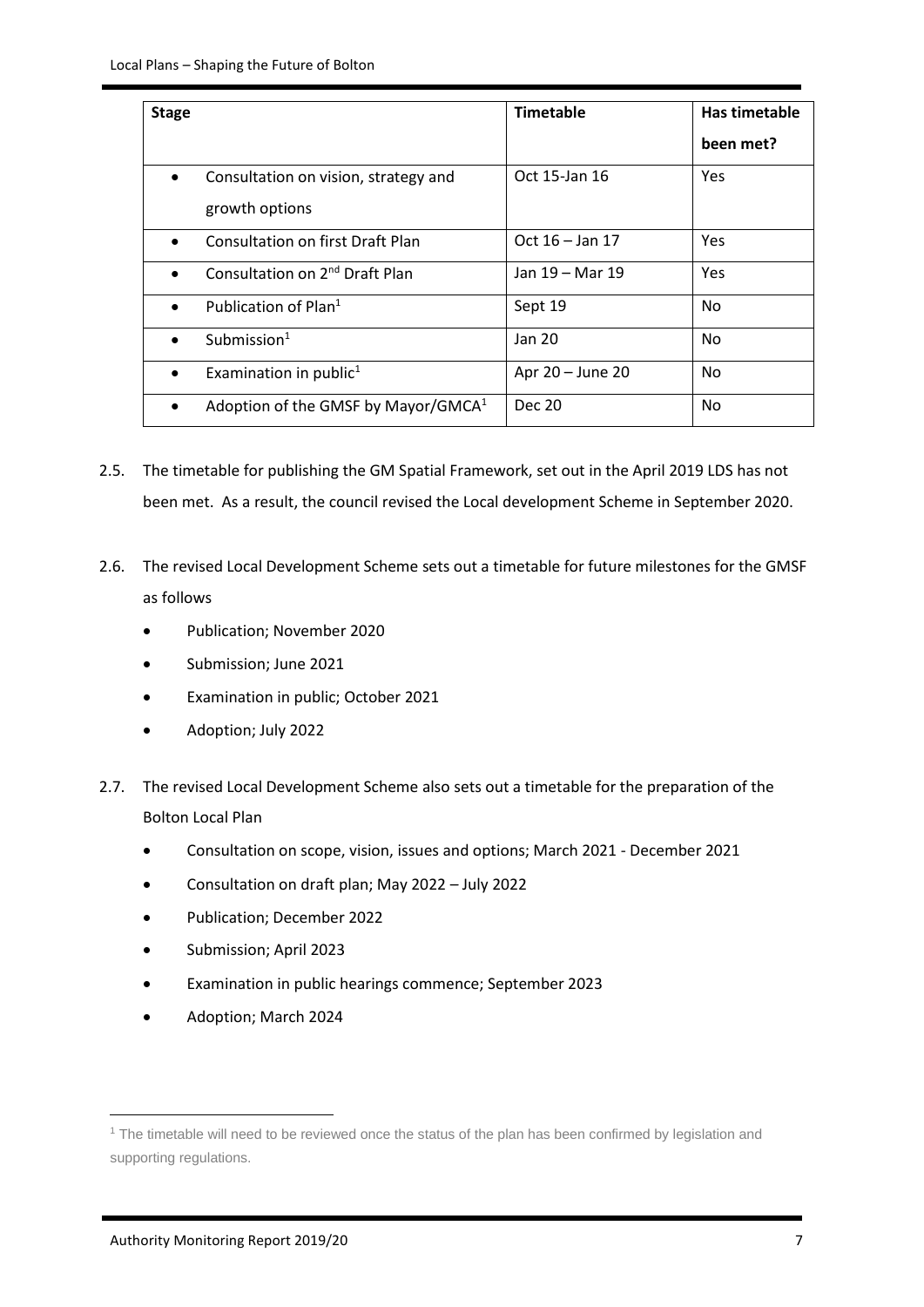2.8. Given the current situation set out in paragraph 1.15, an early review of the LDS will be required to provide new timescales for plan production.

#### **Statement of Community Involvement**

2.9. The SCI in force during 2019-20 was brought into use in February 2011. Subsequent to March 2020, a revised SCI was brought into force in August 2020. The SCI does not need to be included within the Local Development Scheme.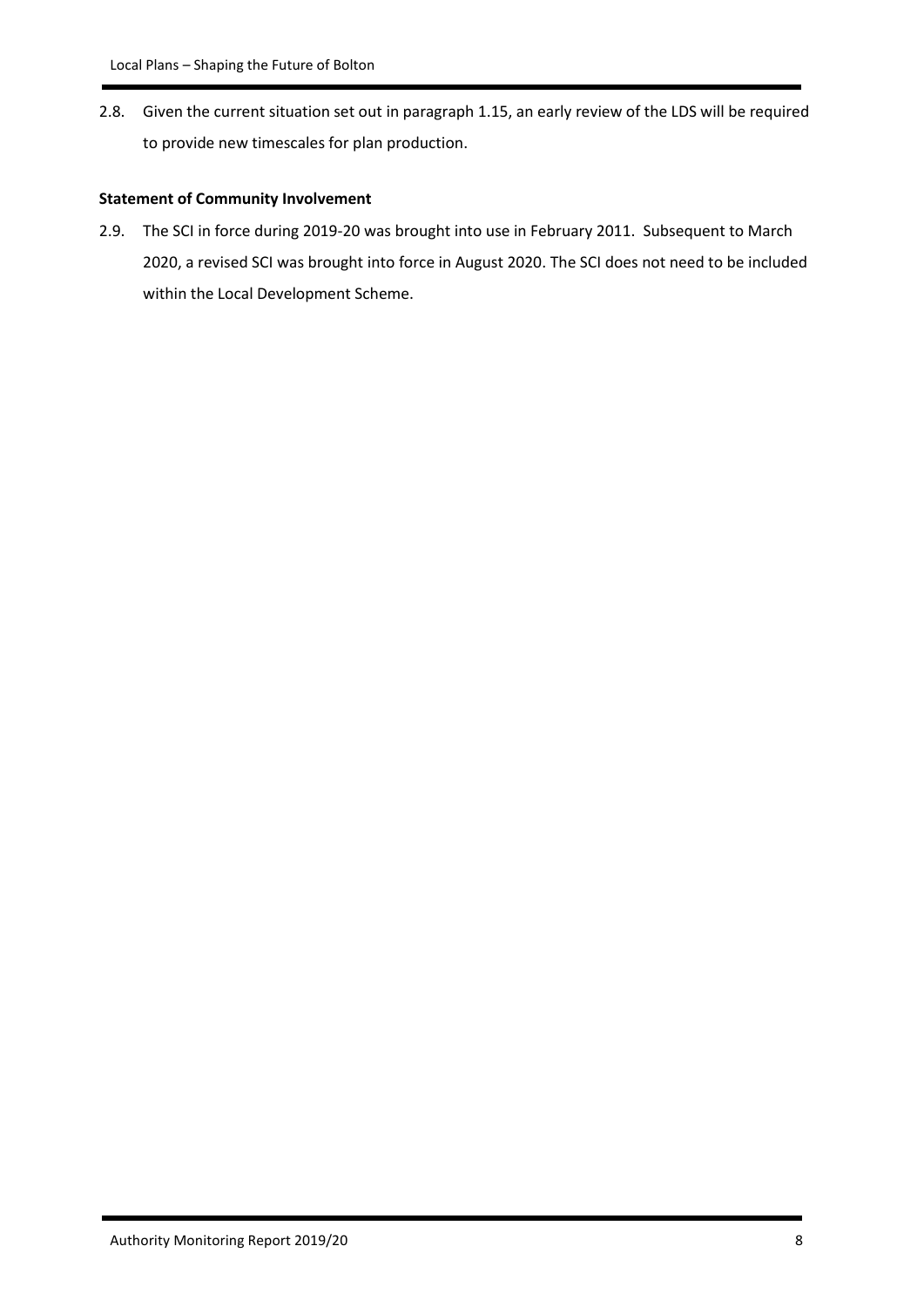#### **3. Duty to cooperate**

- 3.1. The Localism Act 2011 introduced a duty for local planning authorities to cooperate with other organisations on strategic matters when they are preparing local plans. Regulations specify which organisations these are, and they include other planning authorities and national bodies such as the Environment Agency and Homes England. The regulations also state that the authority's monitoring report must give details of what actions they have taken on the duty to cooperate. The National Planning Policy Framework provides further guidance on what matters are strategic and how local planning authorities should implement the Duty.
- 3.2. Greater Manchester has governance arrangements that assist in the Duty to Cooperate. The Greater Manchester Combined Authority is responsible for the power of "well-being" and is responsible for the exercise of a range of statutory functions relating to transport, development and regeneration. It published a Greater Manchester Strategy in 2017. Following the election of the Greater Manchester Mayor in May 2017, the GMCA now consists of the ten Greater Manchester councils and the Mayor.
- 3.3. The Greater Manchester Local Enterprise Partnership (LEP) provides strategic direction in driving forward the sustainable growth of the Greater Manchester, complementing the role of the GM Combined Authority.
- 3.4. Following on from the 2013 Strategy, the Association of Greater Manchester Authorities is preparing the Greater Manchester Spatial Framework to consider the development needed to support the Strategy in the period up to 2037. Once adopted, it will be part of Bolton's development plan and will provide the principal planning policy context for the preparation of more detailed local plans. Consultation on the initial evidence to support the GMSF took place from September to November 2014. Consultation on the vision and draft strategic options, together with a call for sites exercise ran from  $9<sup>th</sup>$  November 2015 – 11<sup>th</sup> January 2016. Consultation on the draft GMSF took place from  $31<sup>st</sup>$  October to  $16<sup>th</sup>$  January 2017. Consultation on a revised draft GMSF took place from 14<sup>th</sup> January 2019 to 18th March 2019. AGMA have held meetings with all local authorities adjoining Greater Manchester to discuss the potential for cross boundary working.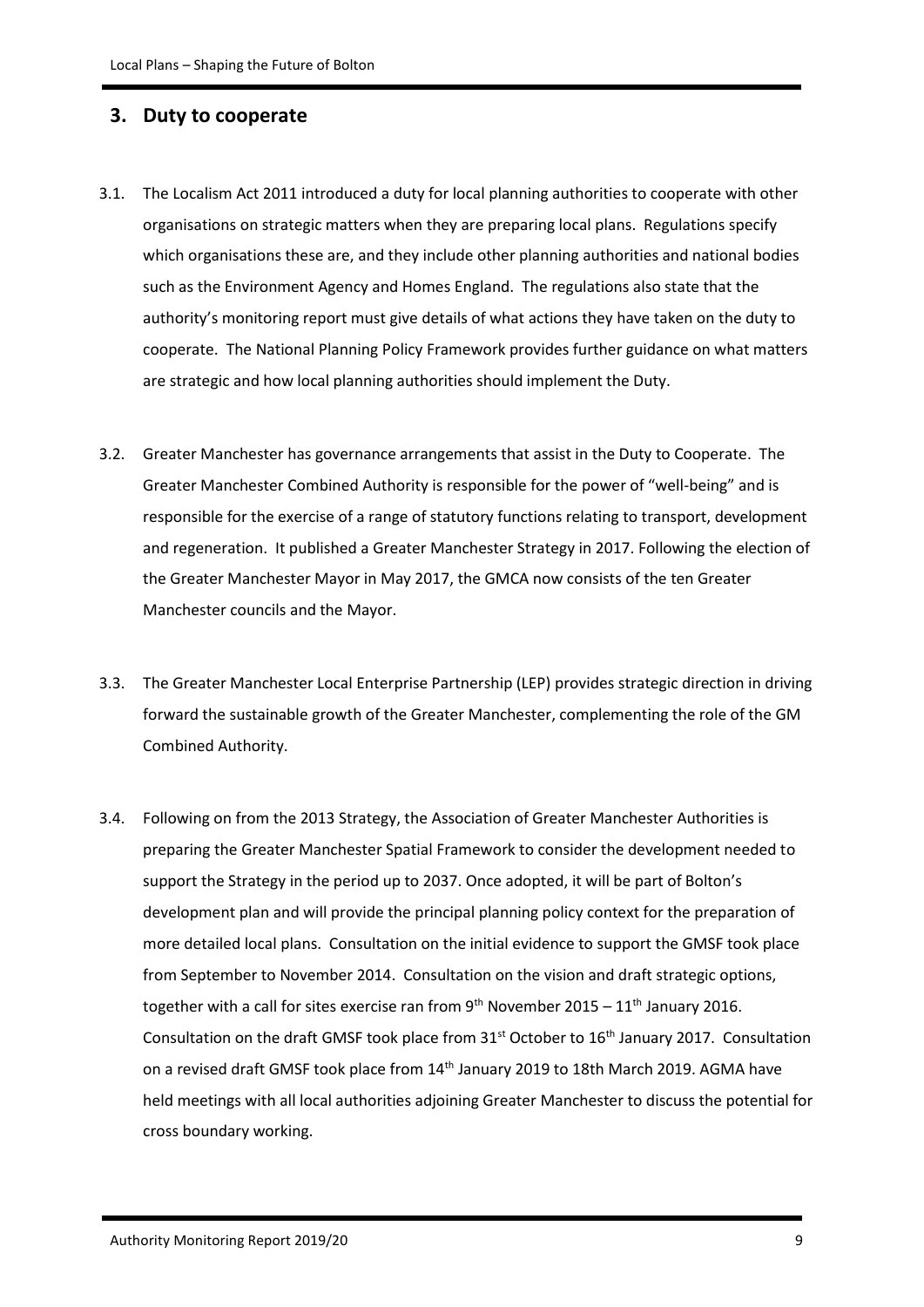3.5. The ten GM authorities and the Mayor are continuing to work together on strategic planning matters following halting of the current GMSF process as explained earlier in this report.

#### **Consultation from other local planning authorities on their development plans**

- 3.5. In the course of the year to March 2020, other local planning authorities have consulted Bolton Council in the production of their development plan documents. These are listed below.
	- August 2019. Lancaster City Council consulted on main modifications to its Local Plan.
	- October 2019. Salford City Council issued a notice of intention to produce a Statement of Common Ground for its Local Plan.
	- November 2019. Chorley, South Ribble and Preston City Council consulted on the Central Lancashire Local Plan Issues and Options paper.
	- December 2019. Chorley, South Ribble and Preston City Council consulted on housing distribution for the Central Lancashire Local Plan.
	- January 2020. Salford City Council consulted on its Local Plan Development Management Policies and Designations.
	- February 2020. Manchester City Council consulted on its Local plan Issues Paper.
	- March 2020. Bolton Council signed a Statement of Common Ground for the Salford Local Plan Development Management Policies and Designations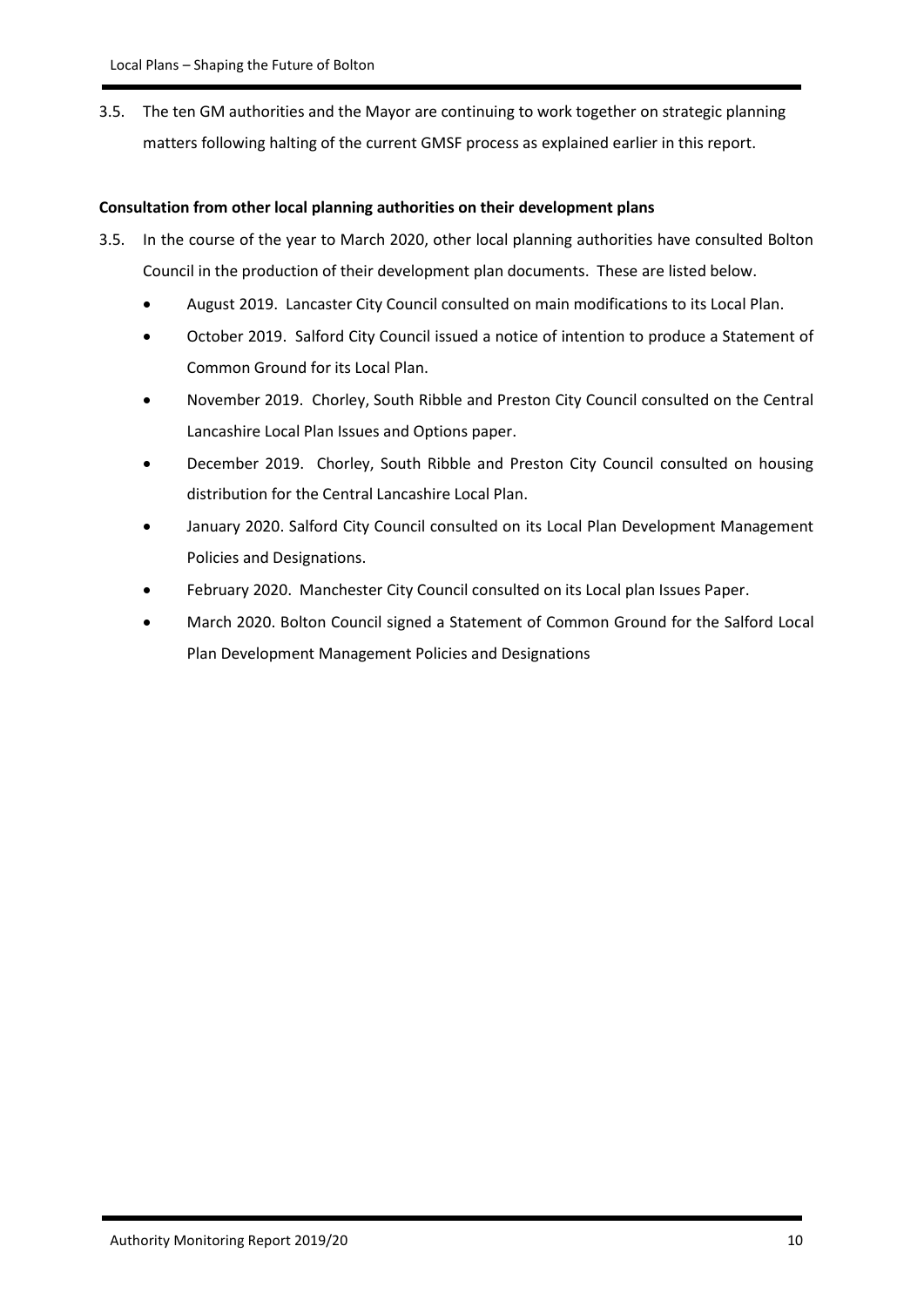#### **4. Monitoring of Local Plan Indicators**

The table below reports on all Core Strategy and Allocations Plan indicators, except for those relating to housing and employment development. Monitoring of these indicators is included within volumes 2 and 3.

#### **Core Strategy Indicators**

| <b>Theme</b> | <b>Policy</b>  | <b>Indicator</b>                                                   | <b>Target</b>                                       | <b>Baseline</b> | 2017         | 2018           | 2019                                                       | 2020                                                                                                    |
|--------------|----------------|--------------------------------------------------------------------|-----------------------------------------------------|-----------------|--------------|----------------|------------------------------------------------------------|---------------------------------------------------------------------------------------------------------|
| Healthy      | H1             | Number of new health centres opened                                |                                                     |                 | $\mathbf{1}$ | $\mathbf{0}$   | 0                                                          | $\Omega$                                                                                                |
|              |                | Total recorded crime offences for Bolton<br>per 1,000 population   |                                                     |                 | 90.6         | 126.1          | 123.9                                                      | Data not<br>available <sup>2</sup>                                                                      |
| Safe         | S <sub>1</sub> | Number of people killed or seriously<br>injured in road collisions |                                                     | 136<br>(1994/8) | 85           | 82             | 77                                                         | Released<br>Sept 21                                                                                     |
| Achieving    | A1             | New secondary schools completed                                    |                                                     |                 | $\mathbf 0$  | 0              | 1 (King's<br>Leadership<br>Academy:<br>opened Sep<br>2019) | $1$ (UTC<br>closed<br>August<br>2020 and<br>opened as<br>University<br>Collegiate<br>School Sep<br>2020 |
|              |                | % 16-64 population with level 3+<br>qualification                  |                                                     |                 | 54%          | 51%            | 52%                                                        | Released<br>April 21                                                                                    |
|              |                | Total amount of comparison retail<br>floorspace developed $(m2)$   | 65,000 m2 of additional<br>floorspace in each five- |                 | 0 gross      | 5,963<br>gross | 0 gross                                                    | 144 Gross                                                                                               |
| Prosperous   | P <sub>2</sub> |                                                                    | year period after 2016                              |                 | 0 net        | 5,963 net      | 0 Net                                                      | 144 Net                                                                                                 |
| (Retail)     |                | In centre (gross)                                                  | $\sim$                                              | $\sim$          | 191          | 1,004          | 3,017                                                      | 144                                                                                                     |
|              |                | Edge of centre (gross)                                             |                                                     | $\sim$          | 0            | 0              | 0                                                          | 0                                                                                                       |

<sup>&</sup>lt;sup>2</sup> Following the implementation of a new IT system in July 19, Greater Manchester Police have been unable to supply data for the period July 19-Mar 20. Data from Greater Manchester is not included in regional and national totals.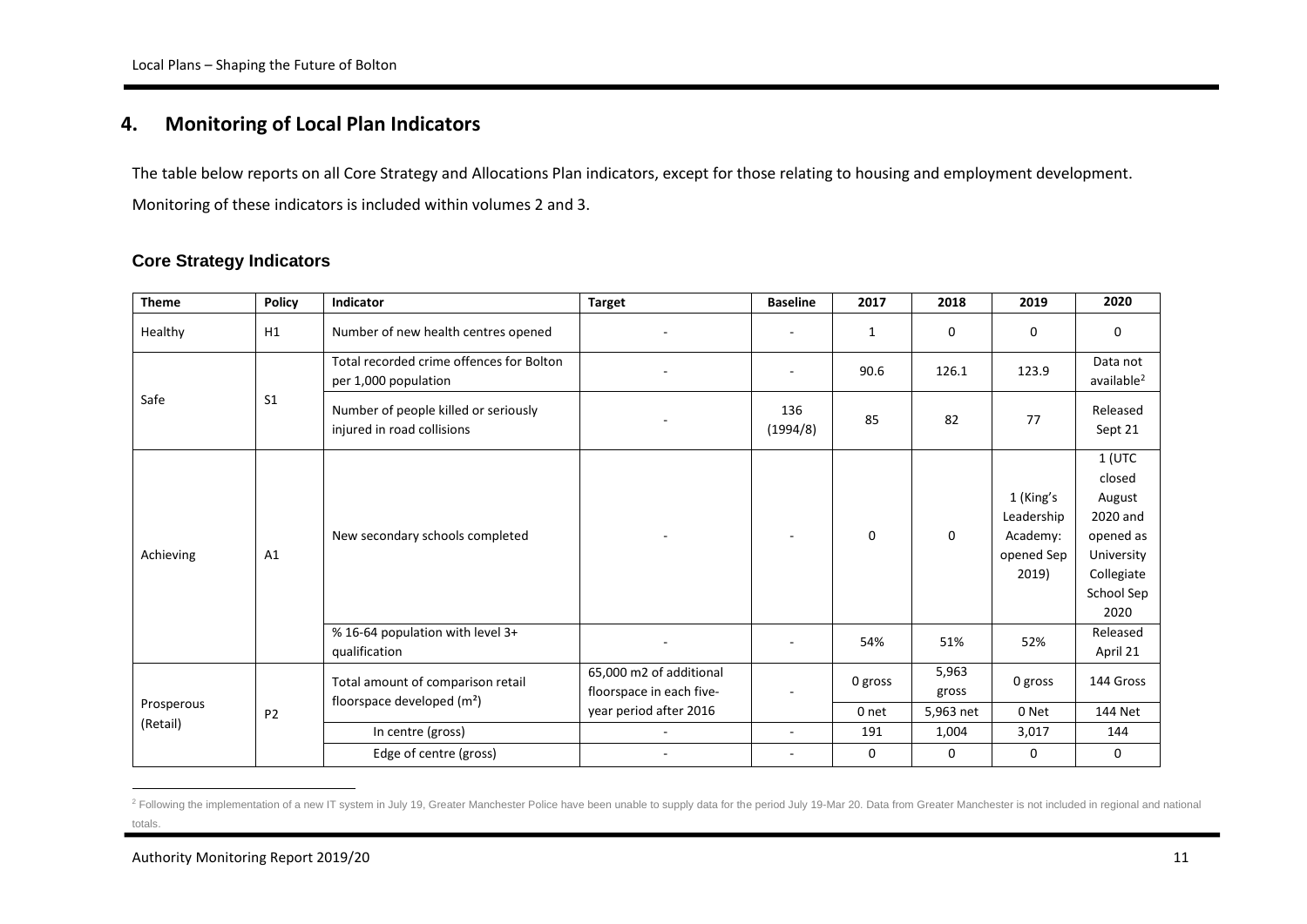|                                                |                | Out of centre (gross)                                                                                          |                                                                 |                     | 272           | 6,699                  | 400                      | $\Omega$    |
|------------------------------------------------|----------------|----------------------------------------------------------------------------------------------------------------|-----------------------------------------------------------------|---------------------|---------------|------------------------|--------------------------|-------------|
|                                                |                | Total (Gross)                                                                                                  |                                                                 | $\sim$              | 463           | 7703                   | 3417                     | 144         |
|                                                |                | In centre (net)                                                                                                | $\sim$                                                          |                     | 0             | 1004                   | 1852                     | 144         |
|                                                |                | Edge of centre (net)                                                                                           | $\sim$                                                          | $\sim$              | $\mathbf 0$   | $\Omega$               | 0                        | $\mathbf 0$ |
|                                                |                | Out of centre (net)                                                                                            | $\mathbf{r}$                                                    | $\sim$              | 272           | 6699                   | $\Omega$                 | $\Omega$    |
|                                                |                | Total (net)                                                                                                    |                                                                 | $\sim$              | 272           | 7703                   | 1852                     | 144         |
| Area Policies:<br>Bolton town                  | $TC1-$         | Amount of gross new retail floorspace in<br>Bolton town centre (m <sup>2</sup> ):                              |                                                                 |                     | $\mathbf{0}$  | 350                    | 0                        | 0           |
| centre                                         | <b>TC11</b>    | Amount of net new retail floorspace in<br>Bolton town centre $(m2)$ :                                          |                                                                 |                     | 0             | 350                    | 0                        | 0           |
|                                                |                | Capacity of new waste management<br>facilities by type (t)                                                     | Self-sufficiency for waste<br>capacity in Greater<br>Manchester | 0(2005)             | $\mathbf 0$   | 0                      | 0 <sup>3</sup>           | $\mathbf 0$ |
| Prosperous                                     | P3             | Total Municipal Waste (t)                                                                                      |                                                                 | 114,726<br>(2005)   | 92,430        | 88,419                 | 86,776                   | 87,815.69   |
| (Waste)                                        |                | Recycled                                                                                                       |                                                                 | 10.3%<br>(2005)     | 22.90%        | 24.55%                 | 24.14%                   | 23.54%      |
|                                                |                | Composted                                                                                                      |                                                                 | 2.8%<br>(2005)      | 21.49%        | 22.5%                  | 23.87%                   | 24.3%       |
|                                                |                | <b>Energy Recovery</b>                                                                                         |                                                                 | 86.9%<br>(2005)     | 55.61%        | 52.95%                 | 51.99%                   | 52.16%      |
| Prosperous<br>(Minerals)                       | P4             | Production of primary land won<br>aggregates $(t)^4$                                                           |                                                                 | $1.6$ mil<br>(2005) | $0.78$ mt $3$ | $0.65$ mt <sup>3</sup> | Data<br>released<br>2021 |             |
|                                                |                | Production of secondary/recycled<br>aggregates $(t)$ <sup>5</sup>                                              |                                                                 | N/A (2005)          | 3.152mt       | 3.232mt                | 2.694mt                  |             |
| Prosperous<br>(Accessibility and<br>Transport) | P <sub>5</sub> | Proportion of new residential<br>development within 30 minutes public<br>transport time of areas of employment | 100%                                                            | Data not available  |               |                        |                          |             |

<sup>&</sup>lt;sup>3</sup> During 2019/20 we have continued to promote recycling and support residents who are unsure what should go in each of the recycling bins. We have continued to address issues such as concealed contamination in the recycling bins. We have worked closely with schools, colleges and the University to promote recycling.

<sup>4</sup> The information is set out in Greater Manchester Joint Minerals Development Plan Authority Monitoring Report 2018-2019 and is only published at the Greater Manchester, Merseyside and Warrington level to protect commercial confidentiality. See Tables 3 and 5 of the report. Results of the Aggregate Minerals Survey 2020 due Spring 2021 will provide 2019-20 land won reserves and sales figures.

<sup>&</sup>lt;sup>5</sup> Estimate of construction, demolition and excavation waste handled within Greater Manchester which can be used as recycled aggregates. This estimate excludes materials managed at exempt sites or managed on site. See Table 7 of Greater Manchester Joint Minerals Development Plan Authority Monitoring Report 2019-2020.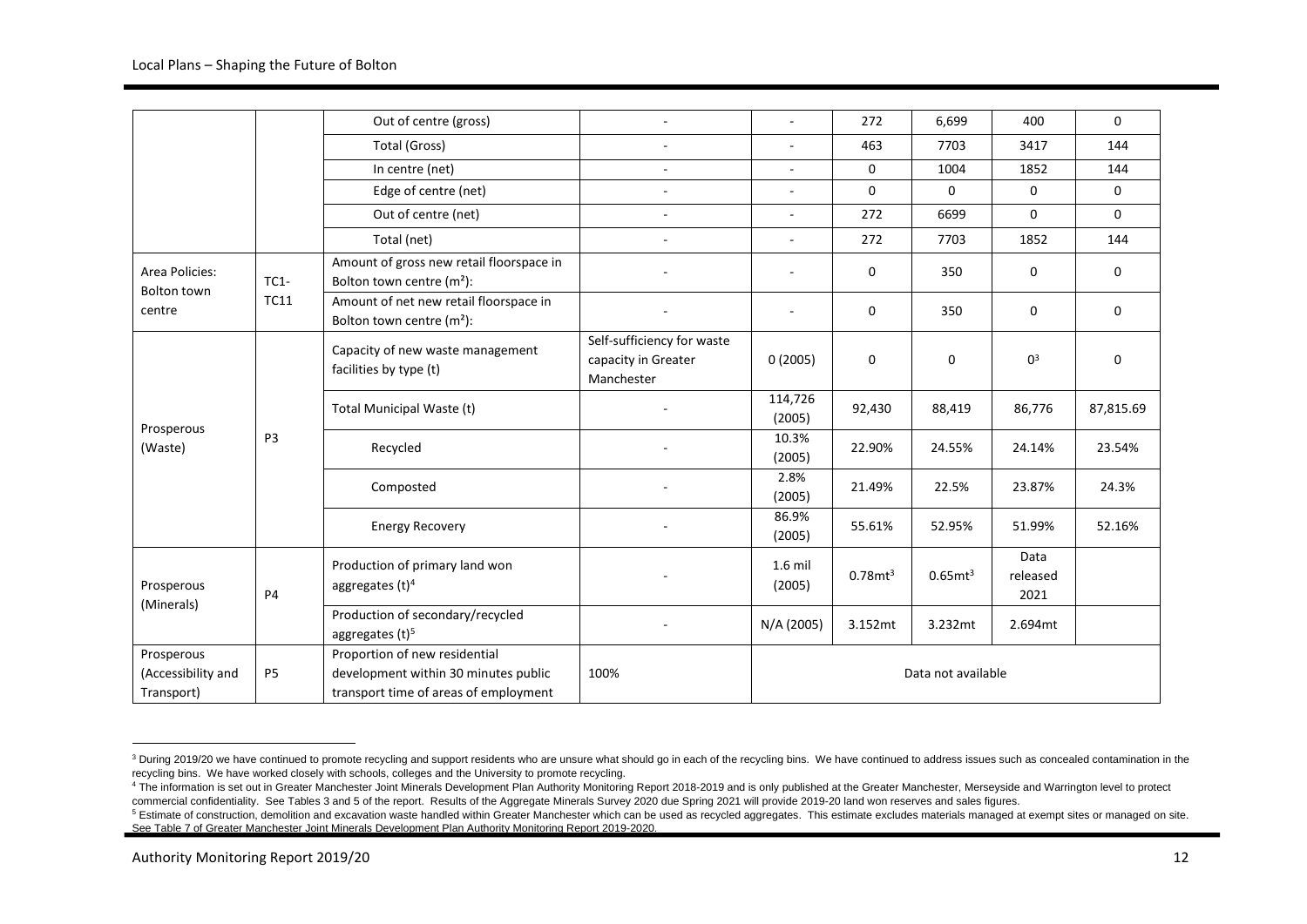| Area Policies:<br>Links to Other<br>Areas | LO <sub>1</sub> | Numbers of passengers travelling by rail<br>between Manchester and Bolton <sup>6</sup>                | Increase over 2008 figure<br>(1, 442)      | 1,442<br>(2008)    | 1,437   | Data<br>released<br>Jan 20 | Data<br>released<br>Jan 21  | Data not<br>available       |  |  |  |
|-------------------------------------------|-----------------|-------------------------------------------------------------------------------------------------------|--------------------------------------------|--------------------|---------|----------------------------|-----------------------------|-----------------------------|--|--|--|
|                                           | CG1             | Net gain or loss in sites of biological<br>importance (ha)                                            | No net loss                                |                    | $-0.2%$ | $-0.23%$                   | Data<br>released<br>2021    | Data<br>released<br>2022    |  |  |  |
|                                           |                 | Satisfaction with parks and open spaces                                                               |                                            | Data not available |         |                            |                             |                             |  |  |  |
| Cleaner and<br>Greener                    | CG <sub>2</sub> | Per capita change in CO2 emissions in<br>Bolton                                                       |                                            |                    | $-3.8%$ | $-2.3%$                    | Data<br>released<br>June 21 | Data<br>released<br>June 22 |  |  |  |
|                                           | CG <sub>3</sub> | CABE "Buildings for Life" standard for<br>well-designed homes and<br>neighbourhoods                   | ٠                                          | Data not available |         |                            |                             |                             |  |  |  |
|                                           | CG4             | Percentage of rivers good / fair                                                                      | An improvement over the<br>baseline of 90% | Data not available |         |                            |                             |                             |  |  |  |
| Strong and<br>Confident                   | SC <sub>2</sub> | Percentage of residents who feel that<br>people from different backgrounds in<br>their area get along |                                            |                    |         | Data not available         |                             |                             |  |  |  |

<sup>6</sup> AM Peak Boarders only at Bolton station travelling to Manchester.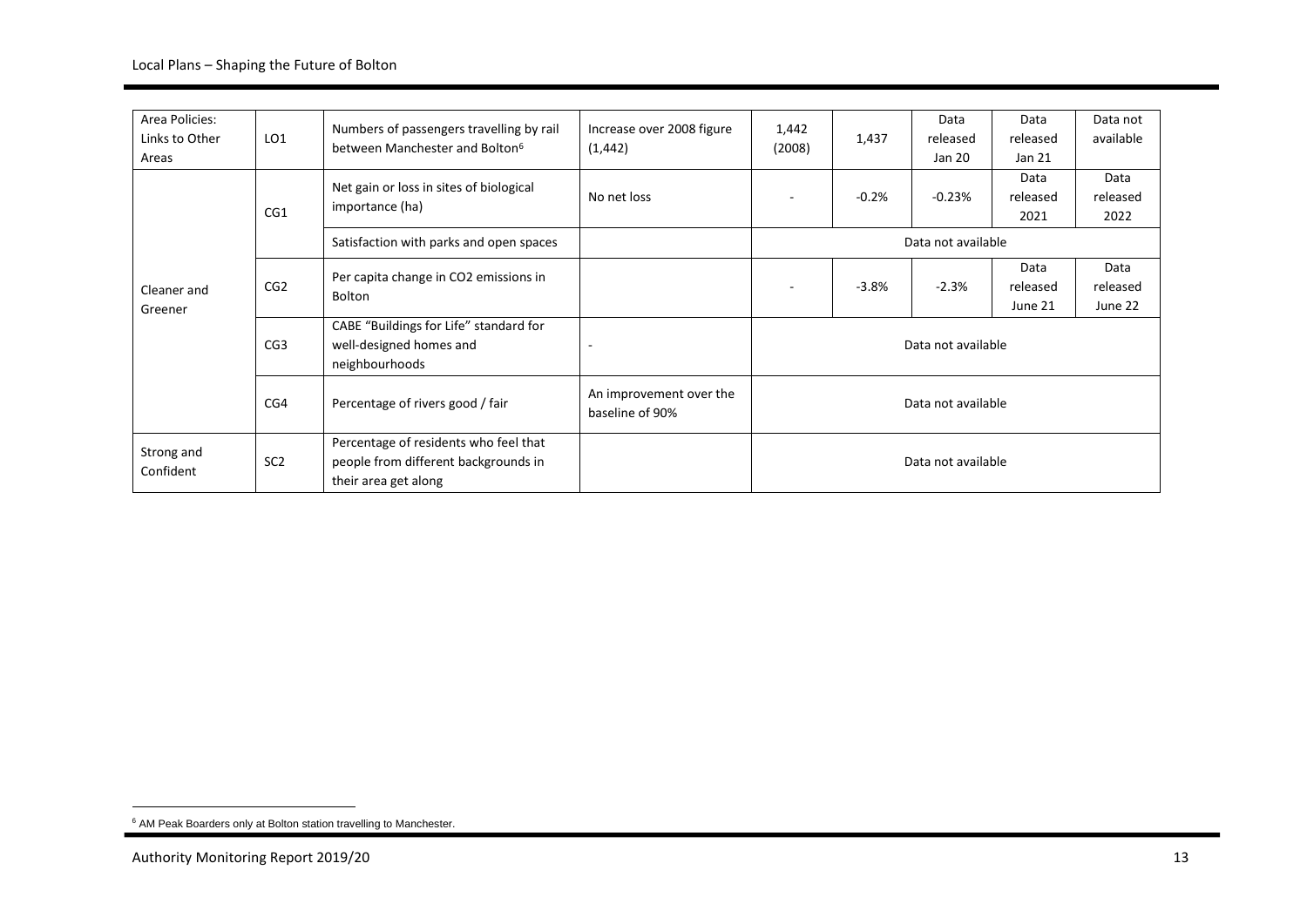#### **Allocations Plan Indicators**

| <b>Theme</b>                       | <b>Policy</b> | <b>Indicator</b>                                                                                      | <b>Target</b>                                                                                                                                                              | 2020                                   |
|------------------------------------|---------------|-------------------------------------------------------------------------------------------------------|----------------------------------------------------------------------------------------------------------------------------------------------------------------------------|----------------------------------------|
| Prosperous<br>P6AP<br>(Employment) |               | Amount of employment land and net additional dwellings<br>developed in the identified mixed-use areas | There is no specific target for this policy, but there<br>are overall targets in the Core Strategy for<br>employment land and housing development (Policies<br>P1 and SC1) | Employment:<br>0.016ha                 |
| Prosperous (Transport)             | P8AP          | Number of rights of way lost to development                                                           |                                                                                                                                                                            |                                        |
|                                    | CG5AP         | Number of planning applications on school playing fields<br>approved contrary to the policy           | $\Omega$                                                                                                                                                                   |                                        |
| Cleaner and Greener                | CG6AP         | Number of planning applications on Protected Open Land<br>approved contrary to the policy             | $\Omega$                                                                                                                                                                   |                                        |
|                                    | CG7AP         | Number of planning applications on Green Belt approved contrary<br>to the policy                      | 0                                                                                                                                                                          |                                        |
|                                    | CG8AP         | Carbon dioxide emissions within the scope of influence of local<br>authorities                        |                                                                                                                                                                            | $1,021$ ktCo <sub>2</sub> <sup>7</sup> |

 $7$  The latest figures have a two year lag. The 2018 figures were released on June 2020.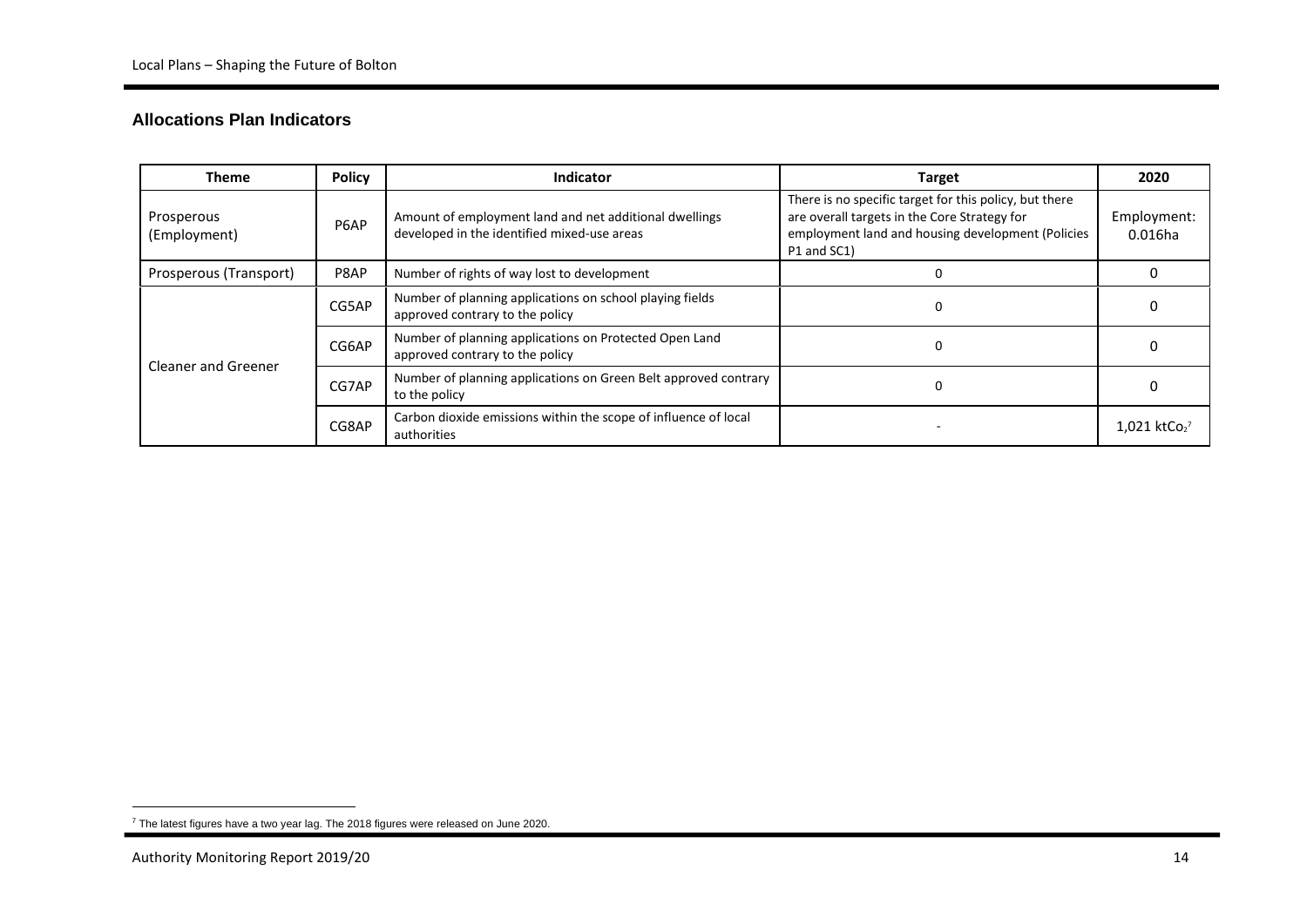## **5. Monitoring of Housing Allocations**

| $\overline{Ref}$ | <b>Address</b>                                         | <b>Site</b><br>Area<br>(ha) | <b>Overall</b><br><b>Capacity</b><br>(at start<br>of<br>2019/20) | <b>Current Status</b>                                        | <b>Timescale</b> | 2019/20<br><b>Completions</b> | Remaining<br>Capacity<br>at 1 <sup>st</sup> April<br>2020 | <b>Comments</b>                                                                                                    |
|------------------|--------------------------------------------------------|-----------------------------|------------------------------------------------------------------|--------------------------------------------------------------|------------------|-------------------------------|-----------------------------------------------------------|--------------------------------------------------------------------------------------------------------------------|
| 1SC              | <b>Former Community</b><br>College,<br>Manchester Road | 0.58                        | 50                                                               | Allocation (residual of<br>original allocation)              | Year 6+          |                               | 50                                                        |                                                                                                                    |
| 2SC              | <b>Hollins Hall of</b><br>Residence,<br>Radcliffe Road | 3.17                        | $\overline{81}$                                                  | Reserved matters 06017/19<br>Under construction              | Year 1-5         |                               | 81                                                        | Permission<br>granted for 81<br>dwellings 19-20<br>- development<br>commenced<br>(capacity<br>reduced from<br>120) |
| 3SC              | Fold Road/Turton<br><b>Street</b>                      | 1.54                        | 97                                                               | Allocation                                                   | Year 6+          |                               | 97                                                        |                                                                                                                    |
| 4SC              | Moss Rose Mill                                         | 1.34                        | 72                                                               | Allocation                                                   | Year 6+          |                               | 72                                                        |                                                                                                                    |
| 5SC              | Union Road/Yates<br><b>Street</b>                      | 1.57                        | $\Omega$                                                         | Site Completed 16-17                                         |                  |                               | $\Omega$                                                  | Site Completed<br>$16 - 17$                                                                                        |
| 6SC              | Firwood School                                         | 1.84                        | 66                                                               | Allocation                                                   | Year 6+          |                               | 66                                                        |                                                                                                                    |
| 7SC              | <b>Tonge Mill</b>                                      | 0.7                         | 24                                                               | <b>Outline Permission</b><br>00050/17                        | Year 6+          |                               | 24                                                        |                                                                                                                    |
| 8SC              | Arcadia - Waters<br><b>Meeting Road</b>                | 4.55                        | 30                                                               | 77926/07 Unimplemented<br>residual of larger site            | Year 6+          |                               | 30                                                        |                                                                                                                    |
| 9SC              | <b>Rushlake Drive</b>                                  | 0.7                         | 46                                                               | Allocation                                                   | Year 6+          |                               | 46                                                        |                                                                                                                    |
| 10SC             | <b>Eskrick Street</b>                                  | 0.47                        | 19                                                               | Allocation                                                   | Year 6+          |                               | 19                                                        |                                                                                                                    |
| 11SC             | <b>Nuffield House</b>                                  | 3.66                        | $\mathbf 0$                                                      | Site Completed 17-18                                         |                  |                               | $\Omega$                                                  | Site Completed<br>$17 - 18$                                                                                        |
| 12SC             | Wordsworth Mill                                        | 0.7                         | 44                                                               | Part complete, Allocation,<br>Outline permission<br>92771/14 | Year 6+          |                               | 47                                                        |                                                                                                                    |
| <b>13SC</b>      | <b>Brownlow Folds Mill</b>                             | 1.06                        | $\overline{24}$                                                  | Allocation                                                   | Year 6+          |                               | 24                                                        |                                                                                                                    |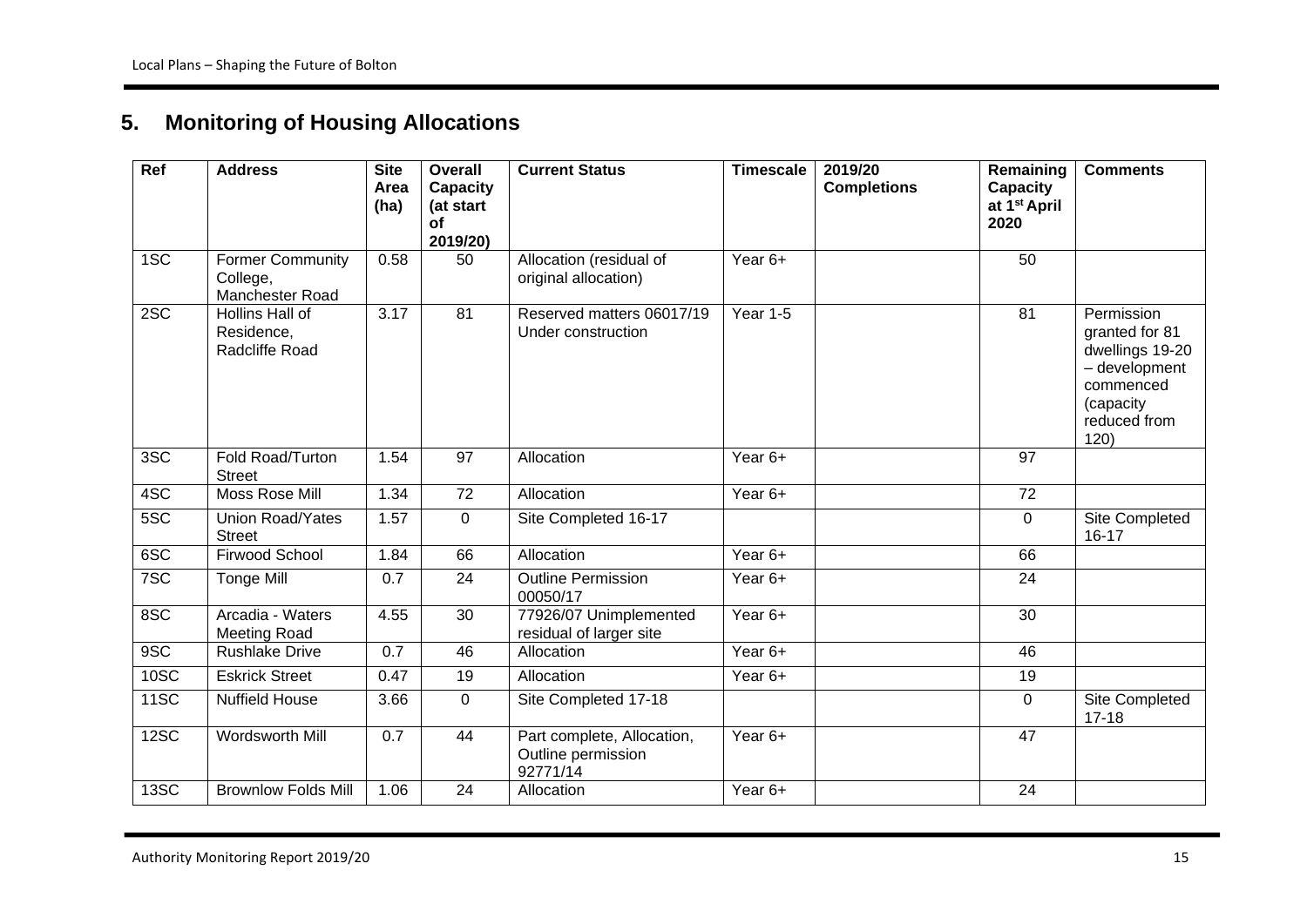| Ref         | <b>Address</b>                           | <b>Site</b><br>Area<br>(ha) | Overall<br>Capacity<br>(at start<br><b>of</b><br>2019/20) | <b>Current Status</b>                                      | <b>Timescale</b> | 2019/20<br><b>Completions</b> | Remaining<br>Capacity<br>at 1 <sup>st</sup> April<br>2020 | <b>Comments</b>              |
|-------------|------------------------------------------|-----------------------------|-----------------------------------------------------------|------------------------------------------------------------|------------------|-------------------------------|-----------------------------------------------------------|------------------------------|
| 14SC        | <b>Tennyson Mill</b>                     | 0.98                        | 45                                                        | Allocation                                                 | Year 6+          |                               | 45                                                        |                              |
| 16SC        | <b>Gilnow Mill</b>                       | 1.62                        | 99                                                        | Allocation                                                 | Year 6+          |                               | 99                                                        |                              |
| 17SC        | <b>Gilnow Gardens</b>                    | 1.58                        | 51                                                        | Allocation                                                 | Year 6+          |                               | 51                                                        |                              |
| 18SC        | <b>Dinsdale Drive</b>                    | 0.77                        | $\overline{35}$                                           | <b>Allocation (Expired</b><br>Permission)                  | Year 6+          |                               | 35                                                        |                              |
| 19SC        | <b>Garnet Fold</b>                       | 3.91                        | $\frac{117}{117}$                                         | Allocation                                                 | Year 6+          |                               | 117                                                       |                              |
| 20SC        | Nixon Road South                         | 1.06                        | 48                                                        | Allocation                                                 | Year 6+          |                               | 48                                                        |                              |
| 21SC        | <b>Hayward School</b>                    | 1.55                        | 70                                                        | Allocation                                                 | Year 6+          |                               | 70                                                        |                              |
| 22SC        | <b>St Pauls Mill</b>                     | 0.77                        | 17                                                        | Allocation (Expired<br>Permission)                         | Year 6+          |                               | 17                                                        |                              |
| 23SC        | <b>Back Minorca Street</b>               | 0.56                        | $\overline{23}$                                           | Allocation                                                 | Year 6+          |                               | 23                                                        |                              |
| 24SC        | Derby<br>Street/Rothwell Mill            | 4.39                        | 165                                                       | 94276/16 Under<br>Construction<br>Allocation               | Year 6+          | 3                             | 156                                                       | 3 Completions<br>in 19-20    |
| 25SC        | <b>Mather Street Mill</b>                | 0.55                        | 46                                                        | Allocation                                                 | Year 6+          |                               | 46                                                        |                              |
| 26SC        | <b>Greenland Road</b>                    | 0.45                        | 15                                                        | Site Completed 18-19                                       | Year1-5          | 15                            | 0                                                         | Site Completed<br>18-19      |
| <b>27SC</b> | <b>Hartford Tannery</b>                  | 1.96                        | 88                                                        | Allocation                                                 | Year 6+          |                               | 88                                                        |                              |
| 28SC        | T Sutcliffe and Co<br>Ltd, Weston Street | 0.68                        | 36                                                        | Allocation (Expired<br>Permission 89533/13)                | Year 6+          |                               | 36                                                        |                              |
| 29SC        | <b>Astley Lane</b>                       | 2.88                        | 65                                                        | 88206/12 Allocation/Expired<br><b>Outline Permission</b>   | Year 6+          |                               | 65                                                        |                              |
| 30SC        | <b>Temple Road</b>                       | 3.7                         | $\overline{27}$                                           | 02335/17 Under<br>Construction. Rest complete<br>$15 - 16$ | <b>Year 1-5</b>  | $\overline{23}$               | $\overline{4}$                                            | 23 Completions<br>in 2019-20 |
| 31SC        | Dealey Road                              | 1.01                        | 45                                                        | Allocation                                                 | Year $6+$        |                               | 45                                                        |                              |
| 32SC        | <b>Heaton Grange</b>                     | 1.77                        | 48                                                        | Allocation                                                 | Year 6+          |                               | 48                                                        |                              |
| 33SC        | Moorside and The<br>Marklands            | 0.4                         | $\overline{0}$                                            | Site Completed 17-18                                       | Year 1-5         |                               | $\Omega$                                                  | Site Completed<br>$17 - 18$  |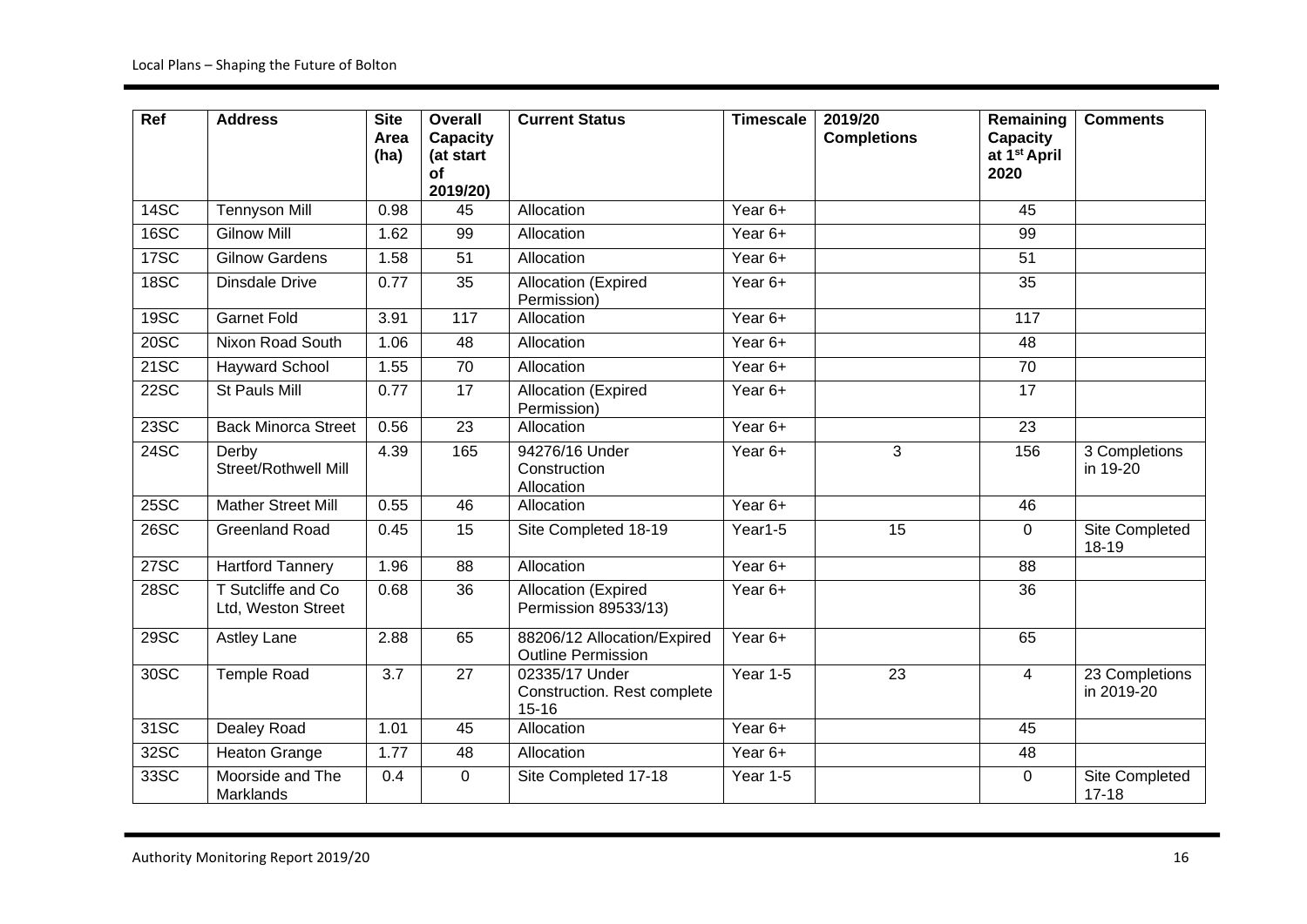| $\overline{Ref}$ | <b>Address</b>                              | <b>Site</b><br>Area<br>(ha) | <b>Overall</b><br><b>Capacity</b><br>(at start<br>of<br>2019/20) | <b>Current Status</b>                     | <b>Timescale</b> | 2019/20<br><b>Completions</b> | Remaining<br>Capacity<br>at 1 <sup>st</sup> April<br>2020 | <b>Comments</b>                                                                    |
|------------------|---------------------------------------------|-----------------------------|------------------------------------------------------------------|-------------------------------------------|------------------|-------------------------------|-----------------------------------------------------------|------------------------------------------------------------------------------------|
| 34SC             | Garthmere                                   | 0.77                        | 14                                                               | Allocation                                | Year 6+          |                               | 14                                                        | Capacity<br>reduced to take<br>into account<br>00968/17                            |
| 35SC             | Moss Lea Site                               | 0.8                         | $\overline{7}$                                                   | 00695/17 Full Permission                  | Year 1-5         | 4                             | $\overline{3}$                                            | Full permission<br>granted 18-19                                                   |
| 36SC             | <b>Brook Saw Mills</b>                      | 0.49                        | $\overline{22}$                                                  | Allocation (Expired<br>Permission)        | Year 6+          |                               | 22                                                        |                                                                                    |
| 37SC             | Longsight CP<br>School                      | 1.75                        | $\overline{29}$                                                  | Site Completed 18-19                      | Year 1-5         | 29                            | $\mathbf 0$                                               | Site Completed<br>18-19                                                            |
| 38SC             | 86 Chapeltown<br>Road                       | 0.65                        | $\overline{14}$                                                  | <b>Allocation (Expired</b><br>Permission) | Year 6+          |                               | 14                                                        |                                                                                    |
| 39SC             | Darwen Road                                 | 0.41                        | 18                                                               | Allocation                                | Year 6+          |                               | 18                                                        |                                                                                    |
| 40SC             | <b>Hollycroft Avenue</b>                    | 0.94                        | 34                                                               | Allocation                                | Year 6+          |                               | $\overline{34}$                                           |                                                                                    |
| 41SC             | St Osmunds<br>Primary                       | 0.91                        | 41                                                               | Allocation                                | Year 6+          |                               | 41                                                        | Application<br>07786/20 for 40<br>dwellings after<br>March 2020 -<br>awaiting S106 |
| 42SC             | <b>Back Bury Road</b><br>South              | 0.49                        | $\overline{22}$                                                  | Allocation                                | Year 6+          |                               | 22                                                        |                                                                                    |
| 43SC             | Deepdale Road                               | 0.49                        | $\overline{22}$                                                  | Allocation                                | Year 6+          |                               | 22                                                        |                                                                                    |
| 44SC             | St Andrew's Primary<br><b>Playing Field</b> | 0.63                        | 22                                                               | 95194/15 Full Planning<br>Permission      | <b>Year 1-5</b>  |                               | 22                                                        | Permission<br>granted for 69<br>dwellings 19-20<br>- includes 45SC                 |
| 45SC             | St Andrew's Primary<br><b>School Site</b>   | 0.6                         | 19                                                               | 95194/15 Full Planning<br>Permission      | <b>Year 1-5</b>  |                               | 19                                                        | Permission<br>granted for 69<br>dwellings 19-20<br>- includes 44SC                 |
| 46SC             | Wasdale Avenue                              | 0.38                        | 19                                                               | Allocation                                | Year 6+          |                               | 19                                                        |                                                                                    |
| 47SC             | <b>Breightmet Hall IV</b>                   | 1.78                        | 80                                                               | Allocation                                | Year 6+          |                               | 80                                                        |                                                                                    |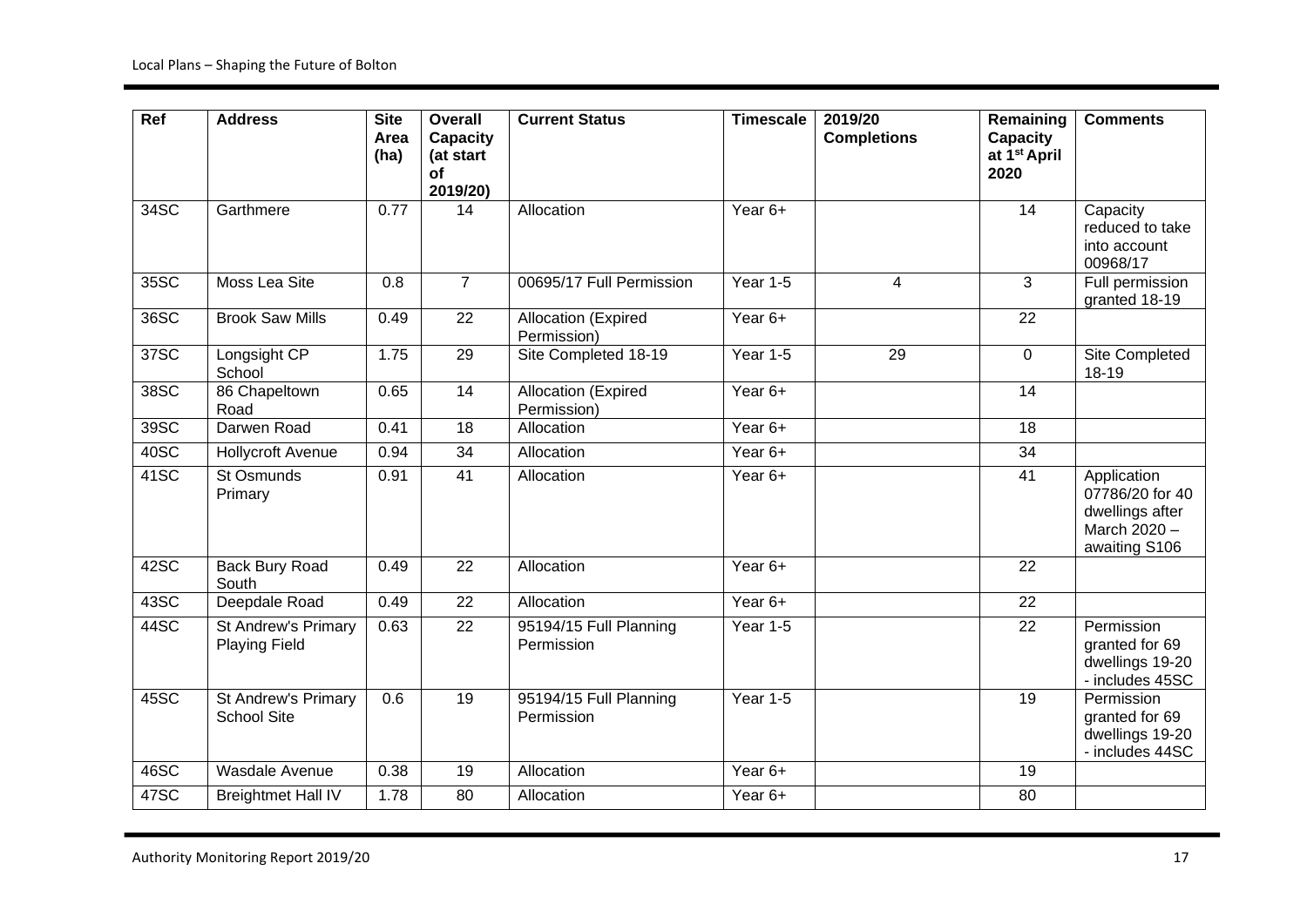| Ref         | <b>Address</b>                             | <b>Site</b><br>Area<br>(ha) | Overall<br><b>Capacity</b><br>(at start<br>of<br>2019/20) | <b>Current Status</b>                                    | <b>Timescale</b> | 2019/20<br><b>Completions</b> | Remaining<br>Capacity<br>at 1 <sup>st</sup> April<br>2020 | <b>Comments</b>                                                                  |
|-------------|--------------------------------------------|-----------------------------|-----------------------------------------------------------|----------------------------------------------------------|------------------|-------------------------------|-----------------------------------------------------------|----------------------------------------------------------------------------------|
| 48SC        | St Catherine's -<br><b>Woodlands Close</b> | 0.7                         | 32                                                        | Allocation                                               | Year 6+          |                               | 32                                                        |                                                                                  |
| 49SC        | Earls Farm                                 | 2.34                        | 53                                                        | Allocation                                               | Year 6+          |                               | $\overline{53}$                                           |                                                                                  |
| 50SC        | Radcliffe Road 6                           | 0.49                        | $\overline{22}$                                           | Allocation                                               | Year 6+          |                               | 22                                                        |                                                                                  |
| 51SC        | <b>Riversdale Mill</b>                     | 0.59                        | 16                                                        | Allocation                                               | Year 6+          |                               | 16                                                        |                                                                                  |
| 52SC        | Park Road                                  | 0.72                        | 36                                                        | Part Allocation, part<br>97826/16 Complete 2019-20       | <b>Year 1-5</b>  | $\overline{7}$                | 11                                                        | 7 Completions<br>19-20 (25 unit<br>site complete)                                |
| 53SC        | <b>Victory Road</b>                        | 0.48                        | 26                                                        | 04748/18 Full Planning<br>Permission<br>Complete 2019-20 | <b>Year 1-5</b>  | 22                            | $\overline{0}$                                            | Site Completed<br>2019-20                                                        |
| 54SC        | Lever Gardens                              | 0.79                        | 43                                                        | Allocation                                               | Year 6+          |                               | 43                                                        | Approval<br>08816/20 for 68<br>unit extra care<br>scheme post<br>March 2020      |
| 55SC        | Tarmac                                     | 2.24                        | 101                                                       | Allocation                                               | Year 6+          |                               | 101                                                       | Outline<br>application for<br>140 dwellings<br>post March<br>2020<br>(Withdrawn) |
| 56SC        | <b>Cream Paper Mill</b>                    | 1.48                        | 96                                                        | 97139/16 Full Planning<br>Permission                     | Year 6+          |                               | 95                                                        |                                                                                  |
| 57SC        | <b>Holcombe Close</b>                      | 0.52                        | $\overline{23}$                                           | Allocation                                               | Year 6+          |                               | 23                                                        |                                                                                  |
| <b>58SC</b> | <b>Gorses Road</b>                         | 0.85                        | $\overline{38}$                                           | Allocation                                               | Year 6+          |                               | 38                                                        |                                                                                  |
| 59SC        | <b>Suffolk Close</b>                       | 0.43                        | 16                                                        | Allocation                                               | Year 6+          |                               | 16                                                        |                                                                                  |
| 60SC        | Long Lane/Radcliffe<br>Road                | 1.00                        | 27                                                        | Allocation (Expired<br>Permission)                       | Year 6+          |                               | 27                                                        |                                                                                  |
| 61SC        | Minerva Road                               | 0.71                        | 29                                                        | 95600/16 Full planning<br>permission                     | Year 6+          |                               | 29                                                        | Application<br>18/3818 for 30                                                    |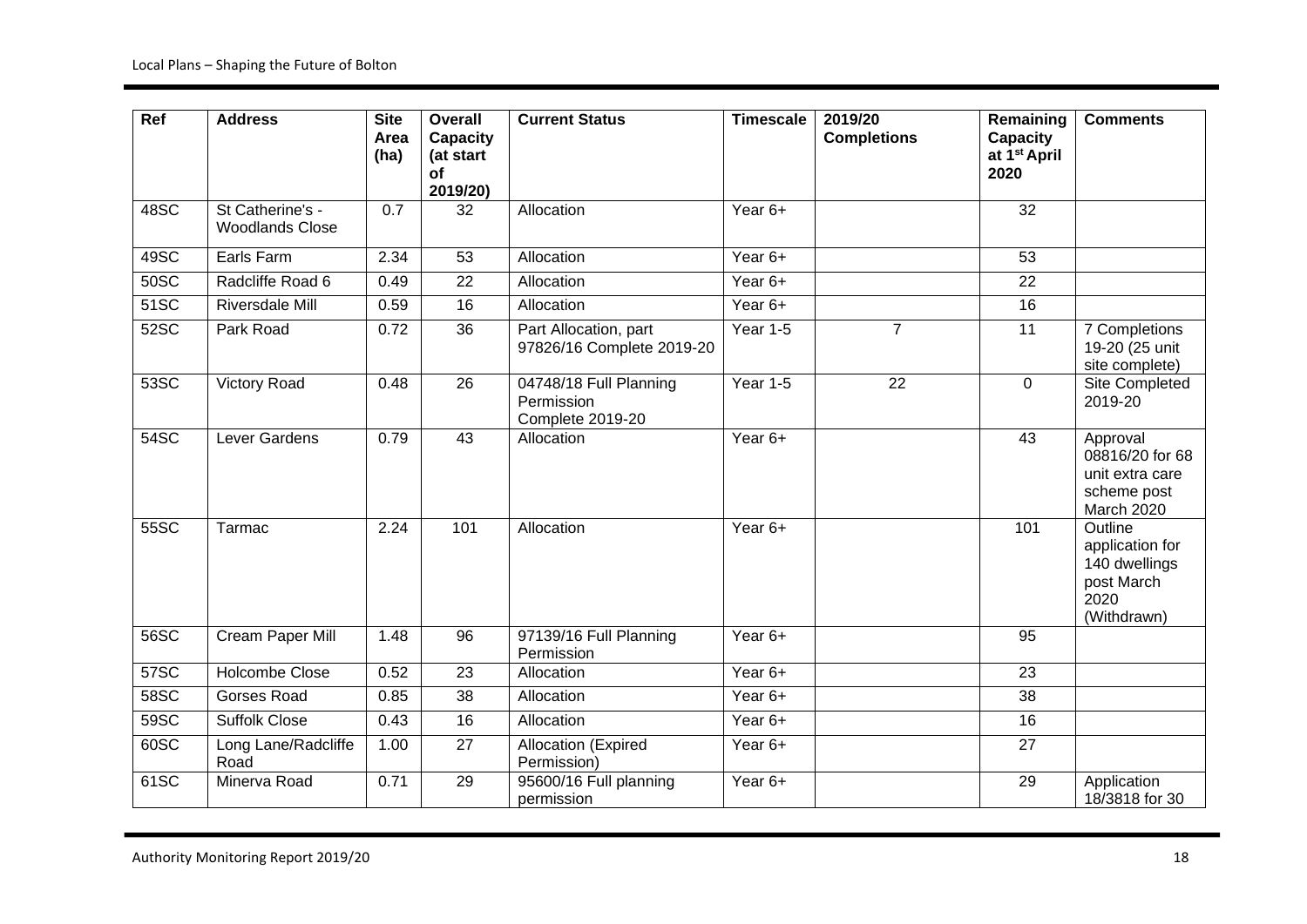| Ref         | <b>Address</b>                   | <b>Site</b><br>Area<br>(ha) | Overall<br><b>Capacity</b><br>(at start<br>of<br>2019/20) | <b>Current Status</b>                        | <b>Timescale</b> | 2019/20<br><b>Completions</b> | Remaining<br>Capacity<br>at 1 <sup>st</sup> April<br>2020 | <b>Comments</b>                                        |
|-------------|----------------------------------|-----------------------------|-----------------------------------------------------------|----------------------------------------------|------------------|-------------------------------|-----------------------------------------------------------|--------------------------------------------------------|
|             |                                  |                             |                                                           |                                              |                  |                               |                                                           | units refused<br>post March<br>2020                    |
| 62SC        | Redgate Way                      | 1.56                        | $\overline{70}$                                           | Allocation                                   | Year 6+          |                               | 70                                                        |                                                        |
| 63SC        | <b>Carr Drive</b>                | 1.11                        | 50                                                        | Allocation                                   | Year 6+          |                               | 50                                                        |                                                        |
| 64SC        | Redgate Way -<br>014A            | 0.72                        | 32                                                        | Allocation                                   | Year 6+          |                               | 32                                                        |                                                        |
| 65SC        | <b>Highfield Road</b>            | 0.37                        | 13                                                        | <b>Allocation (Expired</b><br>Permission)    | Year 6+          |                               | 13                                                        |                                                        |
| 66SC        | Dean Close                       | 1.17                        | $\overline{25}$                                           | Part Allocation, Part<br>Permission 02435/18 | Year $1-5$       |                               | $\overline{25}$                                           | Permission for<br>13 dwellings<br>granted in 18-<br>19 |
| 67SC        | <b>Blindsill Road</b>            | 2.52                        | $\overline{77}$                                           | 97199/16 Under<br>Construction               | Year $1-5$       | $\overline{31}$               | $\overline{38}$                                           | 31 Completions<br>19-20                                |
| 68SC        | <b>Century Motors</b>            | 0.64                        | 24                                                        | Allocation (Expired<br>Permission)           | Year 6+          |                               | 24                                                        |                                                        |
| 69SC        | Century Lodge                    | 0.7                         | 32                                                        | Allocation                                   | Year 6+          |                               | 32                                                        |                                                        |
| <b>70SC</b> | <b>Manor Garage</b>              | 0.61                        | 33                                                        | Allocation                                   | Year 6+          |                               | 33                                                        |                                                        |
| 71SC        | The Hollies                      | 0.45                        | 24                                                        | 97268/16                                     | <b>Year 1-5</b>  | 24                            | 0                                                         | Site Completed<br>18-19                                |
| <b>72SC</b> | <b>Old Hall Street</b>           | 0.42                        | 64                                                        | 90248/13 Under<br>Construction               | Year 6+          |                               | 64                                                        | Under<br>Construction<br>18-19                         |
| <b>73SC</b> | <b>Bent Street Works</b><br>Mill | 0.69                        | 41                                                        | Allocation                                   | Year 6+          |                               | 41                                                        |                                                        |
| 74SC        | Harrowby Mill                    | 0.86                        | 23                                                        | Allocation                                   | Year 6+          |                               | 23                                                        |                                                        |
| <b>75SC</b> | <b>Clare Court</b>               | 1.5                         | $\overline{79}$                                           | Allocation (Expired<br>Permission)           | Year 6+          |                               | 79                                                        |                                                        |
| <b>76SC</b> | <b>Part Street</b>               | 1.67                        | 90                                                        | Allocation                                   | Year 6+          |                               | 90                                                        |                                                        |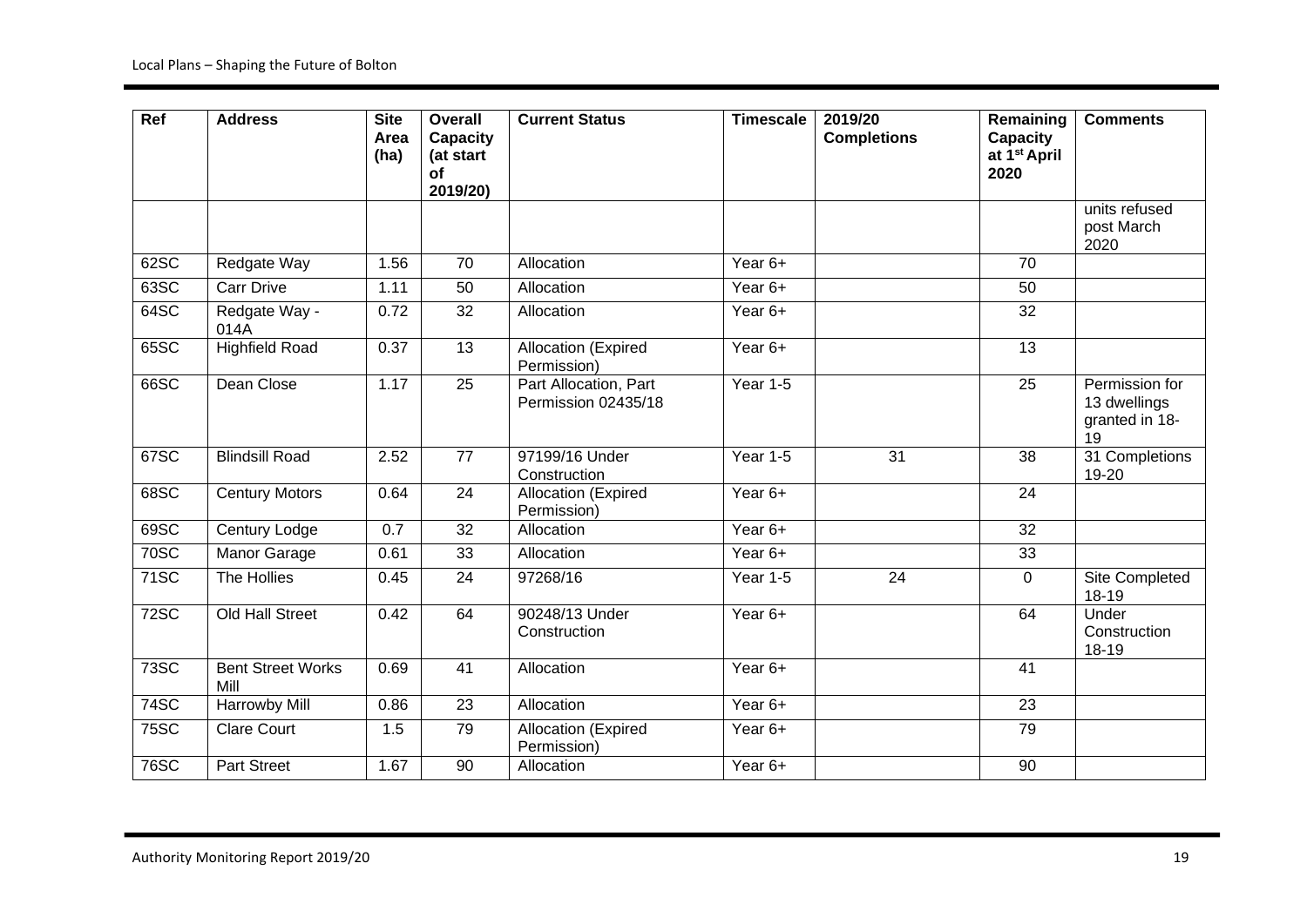| Ref                 | <b>Address</b>                              | <b>Site</b><br>Area<br>(ha) | Overall<br>Capacity<br>(at start<br><b>of</b><br>2019/20) | <b>Current Status</b>                                               | <b>Timescale</b>         | 2019/20<br><b>Completions</b> | Remaining<br>Capacity<br>at 1 <sup>st</sup> April<br>2020 | <b>Comments</b>                                                              |
|---------------------|---------------------------------------------|-----------------------------|-----------------------------------------------------------|---------------------------------------------------------------------|--------------------------|-------------------------------|-----------------------------------------------------------|------------------------------------------------------------------------------|
| <b>77SC</b>         | <b>James Street</b>                         | 0.76                        | $\overline{7}$                                            | Site Completed 18-19                                                | <b>Year 1-5</b>          | $\overline{7}$                | $\Omega$                                                  | Site Completed<br>18-19                                                      |
| <b>78SC</b>         | Leigh Common                                | 1.19                        | 43                                                        | Allocation                                                          | Year 6+                  |                               | 43                                                        | Approval<br>05937/19 for 40<br>dwellings post<br>March 2020.                 |
| 79SC                | Armor Holdings                              | $\overline{2.3}$            | $\overline{86}$                                           | Part Allocation/Part Full<br>Permission 02326/17/ Part<br>completed | Year 1-<br>$5$ Year $6+$ | 9                             | $\overline{77}$                                           | Permission for<br>35 dwellings<br>granted 18-19.<br>9 completions<br>2019/20 |
| 80SC                | Roscoe's Farm                               | 3.77                        | 106                                                       | 93610/15 Full planning<br>permission                                | Year 1-5                 |                               | 106                                                       |                                                                              |
| 81SC                | Edge's Farm                                 | 0.56                        | $\mathbf 0$                                               | Site Completed 15-16                                                |                          |                               | 0                                                         | Site Completed<br>$15 - 16$                                                  |
| 82SC                | <b>Lostock Hall Farm</b>                    | 0.95                        | $\overline{13}$                                           | $00121/17 -$ Under<br>Construction                                  | Year 1-5                 | 5                             | $\overline{2}$                                            | 5 Completions<br>19-20                                                       |
| 83SC                | Land at Lostock<br>Lane and Academy<br>site | 7.83                        | $\overline{43}$                                           | 94531/15 Under<br>Construction/Allocation                           | Year 1-5,<br>Year 6+     |                               | 43                                                        | 3 Under<br>Construction,<br>40 allocated                                     |
| 84SC                | Ox Hey Lane                                 | 0.97                        | 26                                                        | Allocation                                                          | Year 6+                  |                               | 26                                                        |                                                                              |
| 85SC                | Swallowfield Hotel<br>and Brazley Site      | 1.69                        | 56                                                        | 01729/17 Under<br>Construction/Allocation                           | Year 6+,<br>Year 1-5     |                               | 56                                                        | Permission<br>granted in 17-<br>18 with<br>remaining<br>allocation           |
| 86SC<br>and<br>95SC | Mount Street and<br><b>Horwich College</b>  | 2.22                        | 129                                                       | 96670/16 Under<br>Construction                                      | Year 1-5                 | $\overline{37}$               | 92                                                        | 37 Completions<br>19-20                                                      |
| 87SC                | Chortex Mill and<br><b>Meadows</b>          | 4.17                        | $\overline{2}$                                            | Site Completed 18-19                                                | Year 1-5                 | $\overline{2}$                | $\mathbf 0$                                               | Site Completed<br>18-19                                                      |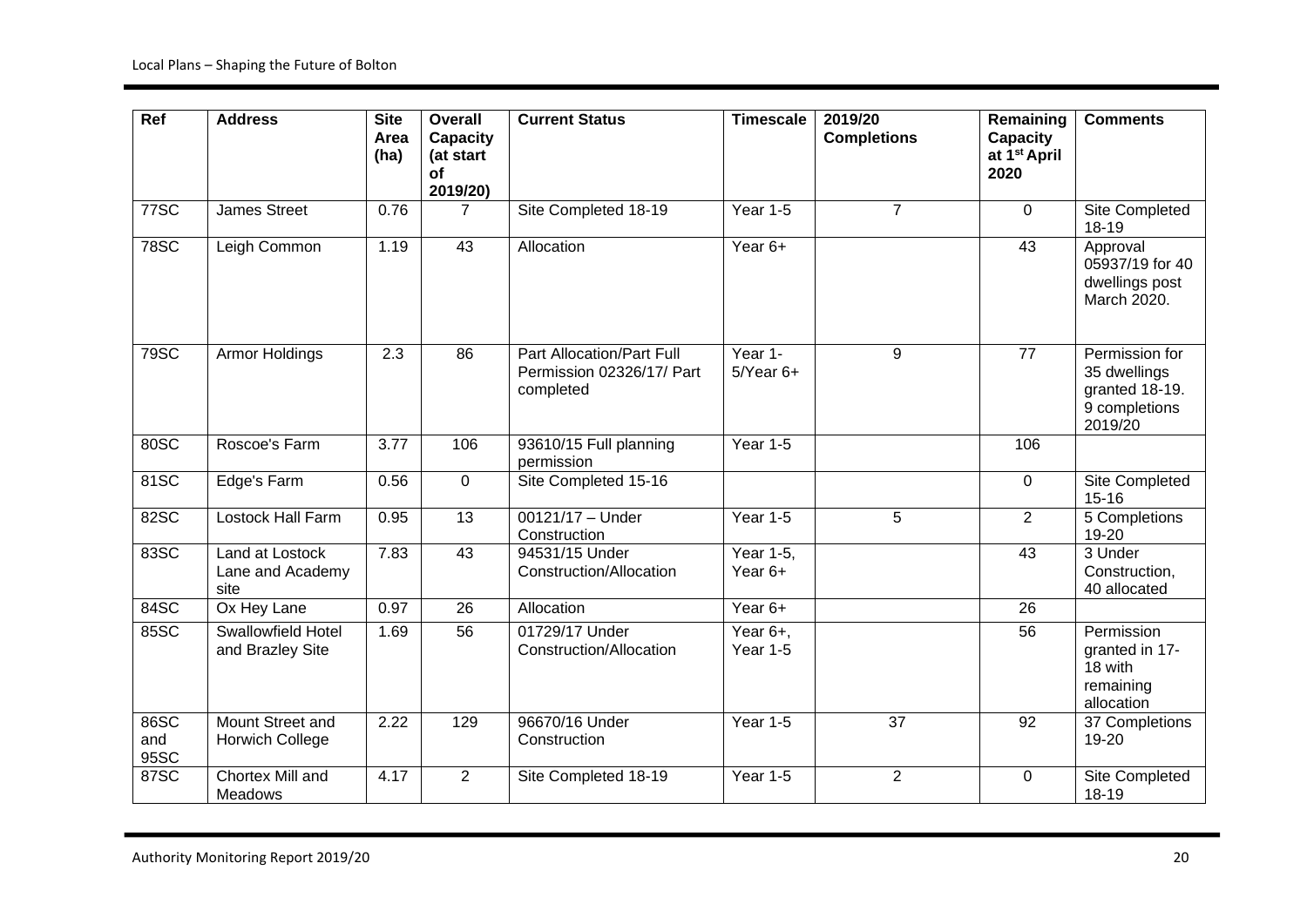| Ref   | <b>Address</b>                                                      | <b>Site</b><br>Area<br>(ha) | <b>Overall</b><br><b>Capacity</b><br>(at start<br><b>of</b><br>2019/20) | <b>Current Status</b>                           | <b>Timescale</b> | 2019/20<br><b>Completions</b> | Remaining<br>Capacity<br>at 1 <sup>st</sup> April<br>2020 | <b>Comments</b>                                                          |
|-------|---------------------------------------------------------------------|-----------------------------|-------------------------------------------------------------------------|-------------------------------------------------|------------------|-------------------------------|-----------------------------------------------------------|--------------------------------------------------------------------------|
| 88SC  | <b>Berne Avenue</b>                                                 | 0.46                        | $\Omega$                                                                | Site Completed 17-18                            | Year 1-5         |                               | $\Omega$                                                  | Site Completed<br>$17 - 18$                                              |
| 89SC  | Crown Lane                                                          | 0.45                        | 9                                                                       | 02573/17 Full Planning<br>Permission            | Year 1-5         |                               | 9                                                         |                                                                          |
| 90SC  | <b>Manchester Road</b>                                              | 0.55                        | $\mathbf 0$                                                             | Site Completed 16-17                            | Year 1-5         |                               | 0                                                         | Site Completed<br>$16 - 17$                                              |
| 91SC  | <b>Century Mill</b>                                                 | 1.36                        | 61                                                                      | Allocation                                      | Year 6+          |                               | 61                                                        |                                                                          |
| 92SC  | <b>Farnworth Industrial</b><br>Estate                               | 1.04                        | 52                                                                      | Allocation/Full application<br>pending 06110/19 | Year 6+          |                               | 52                                                        | Full permission<br>06110/19 for 11<br>granted post<br>April 2020         |
| 93SC  | Devonshire Road                                                     | 1.68                        | 0                                                                       | Site Completed 17-18                            | Year 1-5         |                               | 0                                                         | Site Completed<br>$17 - 18$                                              |
| 94SC  | <b>Oldham's County</b><br>Primary                                   | 0.79                        | 36                                                                      | Site Completed 18-19                            | Year 1-5         | 36                            | 0                                                         | Site Completed<br>18-19                                                  |
| 96SC  | Singleton Avenue                                                    | 1.17                        | 53                                                                      | Allocation                                      | Year 6+          |                               | 53                                                        | 05772/19 for 48<br>dwellings<br>approved at<br>appeal post<br>March 2020 |
| 97SC  | The Woodlands                                                       | 0.61                        | $\mathbf 0$                                                             | Site Completed 17-18                            | Year 1-5         |                               | 0                                                         | Site Completed<br>$17 - 18$                                              |
| 98SC  | <b>Campbell Street</b>                                              | 0.85                        | 35                                                                      | 07067/19 Full Planning<br>Permission            | Year 1-5         |                               | 60                                                        | Permission for<br>60 dwellings<br>granted 2019-<br>20                    |
| 99SC  | <b>Romer Street Works</b><br>and Tonge Fold<br><b>Health Centre</b> | 0.76                        | $\overline{30}$                                                         | Allocation                                      | Year 6+          |                               | 30                                                        |                                                                          |
| 100SC | <b>Beehive Mills</b>                                                | 3.62                        | 121                                                                     | 96907/16 Outline Planning<br>Permission         | Year 6+          |                               | 121                                                       | <b>Full Permission</b><br>granted 18-19                                  |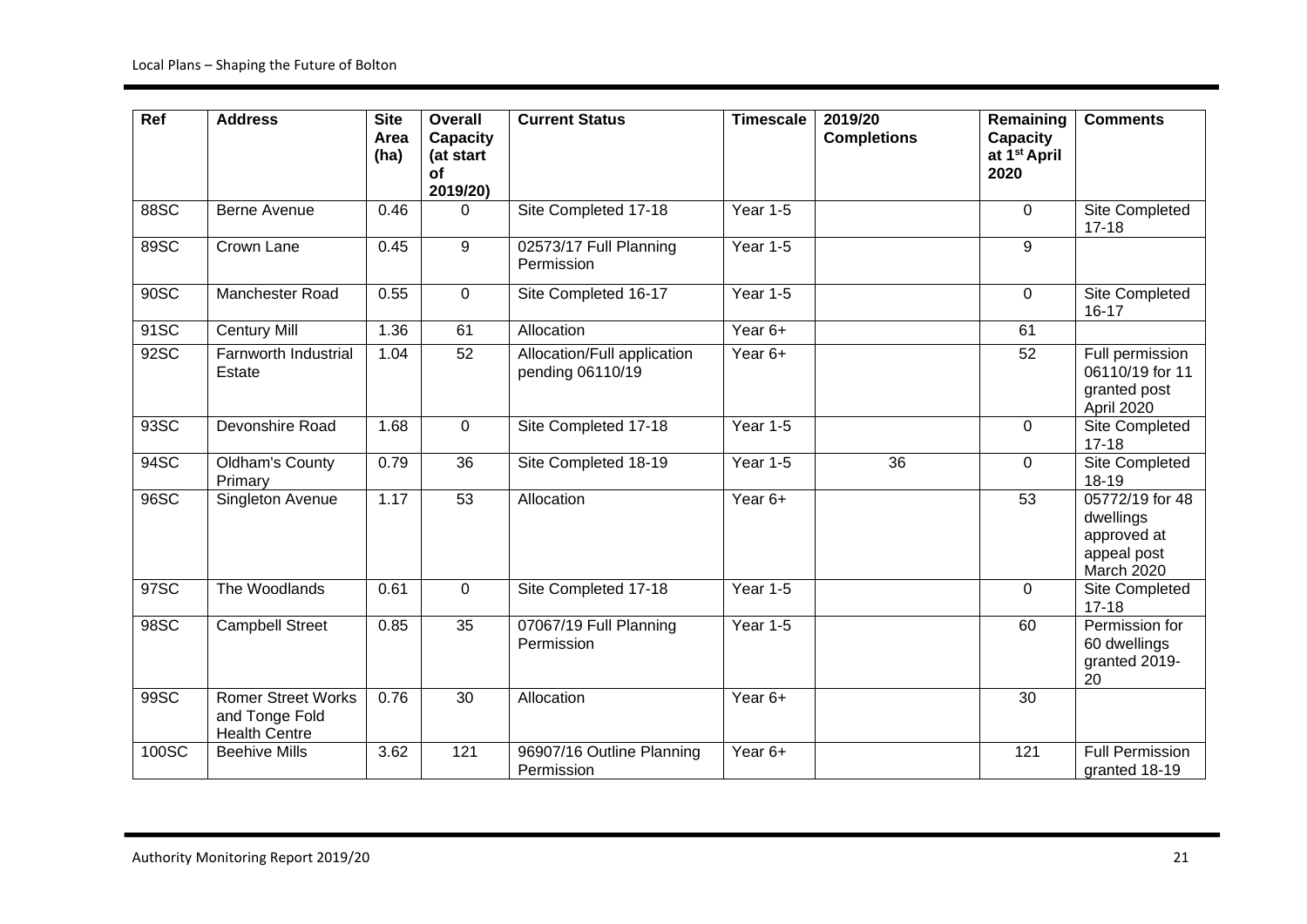| Ref   | <b>Address</b>                   | <b>Site</b><br>Area<br>(ha) | Overall<br><b>Capacity</b><br>(at start<br>. ot<br>2019/20) | <b>Current Status</b>          | <b>Timescale</b> | 2019/20<br><b>Completions</b> | Remaining<br>Capacity<br>at 1 <sup>st</sup> April<br>2020 | <b>Comments</b>                |
|-------|----------------------------------|-----------------------------|-------------------------------------------------------------|--------------------------------|------------------|-------------------------------|-----------------------------------------------------------|--------------------------------|
| 101SC | <b>Galebrook Nursing</b><br>Home | 0.55                        | 3                                                           | 88549/12 Under<br>Construction | <b>Year 1-5</b>  |                               |                                                           | 2 Completions<br>19-20         |
| 102SC | Lark Hill                        | 0.41                        | 8                                                           | 01057/17 Completed 19-20       | Year $1-5$       | 8                             | 0                                                         | <b>Site Completed</b><br>19-20 |
|       |                                  |                             |                                                             |                                | <b>Total</b>     | 184                           |                                                           |                                |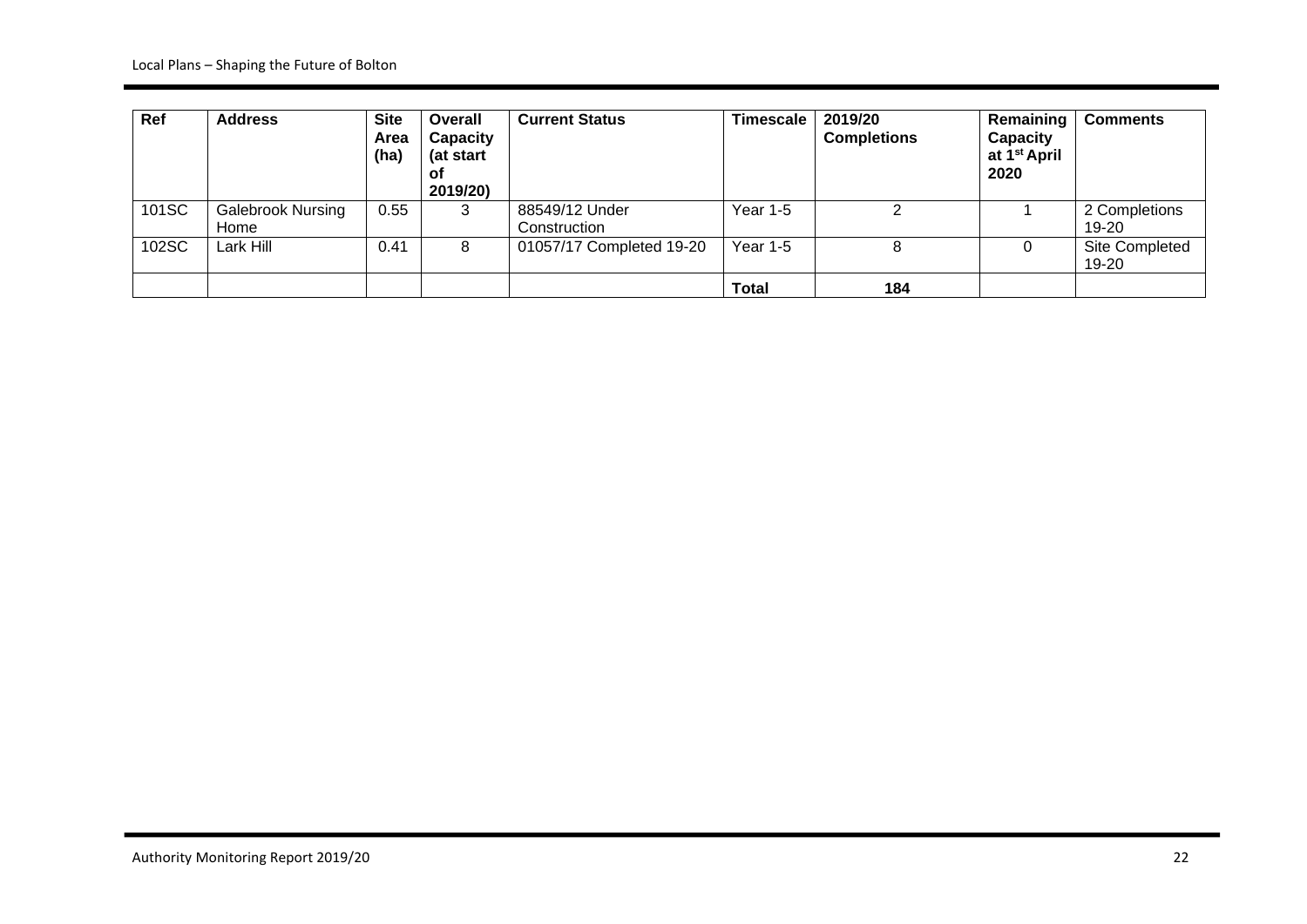# **6. Monitoring of Employment Allocations**

| Site name/ref                                                     | Site size<br>(ha) | Remaining<br>developable<br>capacity March<br>2019 | New employment<br>land completions<br>(ha) | <b>Land lost to</b><br>other uses (ha) | Remaining<br><b>Developable</b><br>Capacity<br><b>March 2020</b> | <b>New employment</b><br>land under<br>construction (ha) | <b>Permission for</b><br>new employment<br>land (ha)                    | <b>New</b><br>employment<br>land under<br>consideration<br>(ha) | <b>Permission</b><br>for loss of<br>employment<br>land (ha) | Loss of<br>employment<br>land under<br>consideration<br>(ha) |
|-------------------------------------------------------------------|-------------------|----------------------------------------------------|--------------------------------------------|----------------------------------------|------------------------------------------------------------------|----------------------------------------------------------|-------------------------------------------------------------------------|-----------------------------------------------------------------|-------------------------------------------------------------|--------------------------------------------------------------|
| Bolton town<br>centre (1P1.1)                                     | 25-35             | 24.37-34.37                                        | $\mathbf 0$                                | $\mathbf 0$                            | 24.37-34.37                                                      | $\mathbf 0$                                              | $\mathbf 0$                                                             | $\Omega$                                                        | $\mathbf 0$                                                 | $\mathbf{0}$                                                 |
| Barr's Fold Close<br>(2P1.1)                                      | 0.47              | 0.47                                               | $\Omega$                                   | $\mathbf 0$                            | 0.47                                                             | $\Omega$                                                 | $\mathbf 0$                                                             | $\Omega$                                                        | $\Omega$                                                    | $\Omega$                                                     |
| Horwich Loco<br>Works (3P1.1)                                     | $15 - 20$         | $15 - 20$                                          | 0                                          | $\mathbf 0$                            | $4.38*$                                                          | $\mathbf 0$                                              | $\mathbf 0$                                                             | $\mathbf 0$                                                     | $\mathbf 0$                                                 | $\mathbf{0}$                                                 |
| Logistics North<br>(Cutacre) (net<br>development<br>area) (5P1.1) | 80                | 24.29                                              | 0                                          | $\mathbf 0$                            | 24.29                                                            | $\mathbf 0$                                              | 1.4 (00976/17)<br>17.76 (04904/18)<br>0.57(07367/19)<br>2.59 (05408/19) | $\mathbf 0$                                                     | 0.95<br>(07368/19)                                          | $\mathbf 0$                                                  |
| The Linkway,<br>Middlebrook<br>(6P1.1)                            | 0.94              | $\mathbf 0$                                        | $\mathbf 0$                                | 0                                      | $\mathbf 0$                                                      | $\mathbf 0$                                              | 0                                                                       | $\mathbf 0$                                                     | $\mathbf 0$                                                 | $\mathbf 0$                                                  |
| St. Peter's<br><b>Business Park A</b><br>(7P1.1)                  | 0.94              | 0.94                                               | $\Omega$                                   | $\mathbf 0$                            | 0.94                                                             | 0.94(61422/02)                                           | $\mathbf 0$                                                             | $\Omega$                                                        | $\Omega$                                                    | $\Omega$                                                     |
| Watermead<br>(BP1.1)                                              | 3.79              | 3.79                                               | 0                                          | $\mathbf 0$                            | 3.79                                                             | $\mathbf 0$                                              | $\mathbf 0$                                                             | $\mathbf 0$                                                     | $\mathbf 0$                                                 | $\mathbf{0}$                                                 |
| Mill Street (9P1.1)                                               | 0.53              | 0.53                                               | 0                                          | 0                                      | 0.53                                                             | 0                                                        | $\mathbf 0$                                                             | $\mathbf 0$                                                     | $\mathbf 0$                                                 | $\mathbf 0$                                                  |
| Mill Street/Mule<br>Street (10P1.1)                               | 0.74              | 0.74                                               | $\mathbf 0$                                | $\mathbf 0$                            | 0.74                                                             | $\mathbf 0$                                              | $\mathbf 0$                                                             | $\Omega$                                                        | $\mathbf 0$                                                 | $\mathbf{0}$                                                 |
| Stone Hill Road<br>(11P1.1)                                       | 0.60              | 0.60                                               | $\mathbf 0$                                | $\mathbf 0$                            | 0.60                                                             | $\mathbf 0$                                              | 0.66(07753/20)                                                          | $\mathbf 0$                                                     | $\mathbf 0$                                                 | $\mathbf{0}$                                                 |
| <b>Express Industrial</b><br>Estate B (12P1.1)                    | 0.77              | 0.77                                               | 0                                          | 0                                      | 0.77                                                             | $\Omega$                                                 | $\mathbf{0}$                                                            | $\Omega$                                                        | $\mathbf 0$                                                 | $\mathbf{0}$                                                 |
| Undershore<br>Works (13P1.1)                                      | 0.81              | 0.81                                               | $\Omega$                                   | $\mathbf 0$                            | 0.81                                                             | $\Omega$                                                 | $\Omega$                                                                | $\Omega$                                                        | $\Omega$                                                    | $\Omega$                                                     |
| <b>Total</b>                                                      | 129.59-<br>144.59 | 72.31-87.31                                        | 0                                          | $\mathbf 0$                            | $61.69 - 71.69$                                                  | 0.94                                                     | 22.98                                                                   | $\bf{0}$                                                        | $\bf{0}$                                                    | $\mathbf 0$                                                  |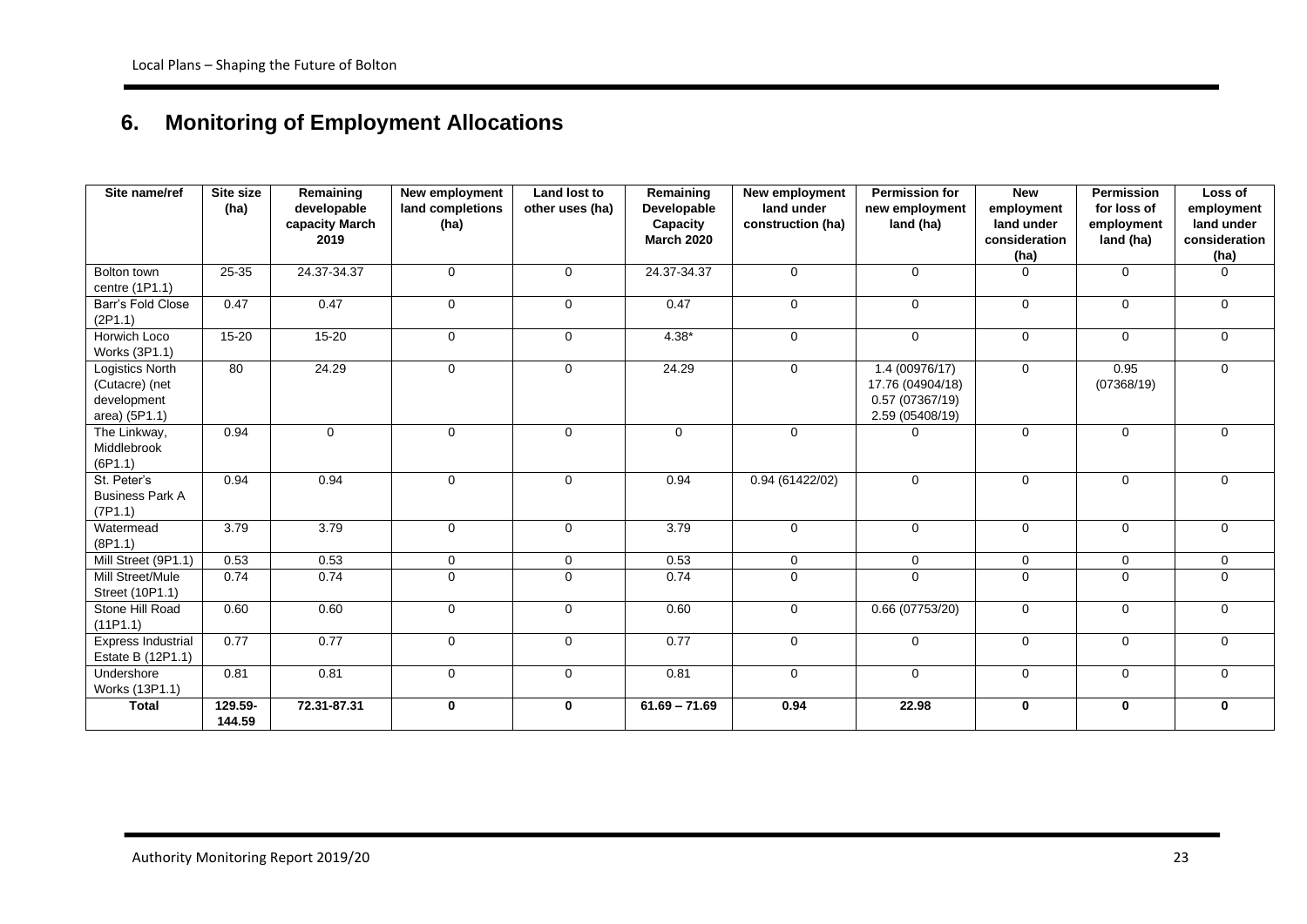## **7. Monitoring of Mixed use Allocations**

| Ref         | <b>Address</b>                                    | <b>Site</b><br>Area<br>(ha) | Remaining<br>capacity<br>$(ha)$ /<br>dwellings<br><b>April 2019</b> | Completed<br>housing<br>schemes                                                              | Completed<br>employment<br>schemes | Other<br>schemes<br>completed | Remaining<br>capacity (ha) /<br>dwellings April<br>2020 | <b>Housing</b><br>schemes<br>under<br>construction       | Housing<br><b>Completions</b> | Employment<br>schemes<br>under<br>construction<br>(ha) | Other<br>schemes<br>under<br>construction | Housing<br><b>Permissions</b>                                                                                                                                         | Employment<br>permissions      | Other<br>permissions                                                                                                                                                                                       | <b>Housing</b><br>under<br>consideration                             | Employment<br>under<br>consideration | Other uses<br>under<br>consideration |
|-------------|---------------------------------------------------|-----------------------------|---------------------------------------------------------------------|----------------------------------------------------------------------------------------------|------------------------------------|-------------------------------|---------------------------------------------------------|----------------------------------------------------------|-------------------------------|--------------------------------------------------------|-------------------------------------------|-----------------------------------------------------------------------------------------------------------------------------------------------------------------------|--------------------------------|------------------------------------------------------------------------------------------------------------------------------------------------------------------------------------------------------------|----------------------------------------------------------------------|--------------------------------------|--------------------------------------|
| 1P6AP       | Moses Gate                                        | 18.3<br>$\overline{4}$      | 18.34/<br>$\overline{7}$                                            | 93831/15:51<br>dwellings, 1.5 ha                                                             | $\sim$                             | $\sim$                        | 18.34/0                                                 |                                                          | 9                             |                                                        | $\sim$                                    | $\sim$                                                                                                                                                                |                                | $\sim$                                                                                                                                                                                                     | $\sim$                                                               | $\sim$                               | $\sim$                               |
| 2P6AP       | <b>Halliwell Mills</b>                            | 8.13                        | 7.54                                                                | $\sim$                                                                                       | $\sim$                             | $\sim$                        | 7.54                                                    | $\sim$                                                   | $\blacksquare$                |                                                        | $\sim$                                    | $\sim$                                                                                                                                                                | $\sim$                         | $\sim$                                                                                                                                                                                                     | $\sim$                                                               | $\sim$                               | $\sim$                               |
| 3P6AP       | Higher Swan<br>Lane/Sunnysid<br>e                 | 11.5<br>$\overline{4}$      | 11.46/4                                                             | $\sim$                                                                                       | 00292/17<br>(0.016ha)              | $\sim$                        | 11.44                                                   | $\sim$                                                   | $\blacksquare$                |                                                        | $\sim$                                    | Outline<br>01713/17<br>5 dwellings<br>$0.23$ ha,<br>03504/18<br>reserved<br>matters plots<br>1 and 2,<br>04903/18 Full<br>permission for<br>4 dwellings               | 02807/18<br>(0ha)              | $\sim$                                                                                                                                                                                                     | $\sim$                                                               | $\sim$                               | $\sim$                               |
| 6P6AP       | Former British<br>Aerospace site,<br>Lostock      | 7.46                        | 7.46/200                                                            | $\blacksquare$                                                                               | $\sim$                             | $\sim$                        | 7.46/214                                                | $\sim$                                                   | $\sim$                        |                                                        | $\sim$                                    | 78297/07: 200<br>dwellings, 4.79<br>ha. Revisions<br>by Bellway to<br>layout<br>07307/19 and<br>08196/20.<br>Additional<br>units through<br>07283/19 and<br>07284/19. | 78297/07<br>(1.38ha)           | $\sim$                                                                                                                                                                                                     | $\sim$                                                               | $\sim$                               |                                      |
| 5P6AP   The | Greenwood,<br><b>Chorley New</b><br>Road, Horwich | 0.58                        | 0/0                                                                 | 96027/16:3<br>apartments above<br>retail<br>scheme, 87803/12<br>: 13 dwellings,<br>$0.37$ ha | $\sim$                             | $\sim$                        | 0/0                                                     | $\sim$                                                   | $\sim$                        |                                                        | $\sim$                                    | $\sim$                                                                                                                                                                |                                | $\overline{\phantom{a}}$                                                                                                                                                                                   | $\sim$                                                               | $\sim$                               | $\sim$                               |
| 7P6AP       | Crompton<br>Way/Bolton<br>Point                   | 13.4<br>$\overline{1}$      | 13.41/<br>21                                                        | $\blacksquare$                                                                               | $\sim$                             | $\overline{\phantom{a}}$      | 13.41/1                                                 | 91081/13:<br>309<br>dwellings, 8.9<br>ha                 | 20                            | 91080/13<br>(3.55ha)                                   | $\sim$                                    | $\blacksquare$                                                                                                                                                        | $\sim$                         | $\sim$                                                                                                                                                                                                     | $\overline{\phantom{a}}$                                             | $\sim$                               |                                      |
| M1          | Rivington<br>Chase<br>(Horwich Loco<br>Works)     | 72.8<br>8                   | 72.88 /<br>1697                                                     |                                                                                              |                                    | $\sim$                        | 72.88/1664                                              | 01373/17:<br>3.1ha,<br>Reserved<br>Matters 112<br>houses | 33                            |                                                        | $\sim$                                    | Outline<br>91352/14:<br>1700<br>dwellings,<br>76.57ha,<br>92214/14<br>mixed uses<br>including 28<br>apartments<br>and outline for<br>130 houses.                      | 91352/14<br>(4.38ha)<br>$\sim$ | 91352/14:<br>Mixed uses<br>92214/14:<br>Mixed uses<br>05378/19: Full<br>application for<br>revised<br><b>Aspinall Way</b><br>access road,<br>creation of<br>open space<br>and other<br>associated<br>works | 06232/19<br>Reserved<br>Matters for<br>erection of<br>393 dwellings. |                                      |                                      |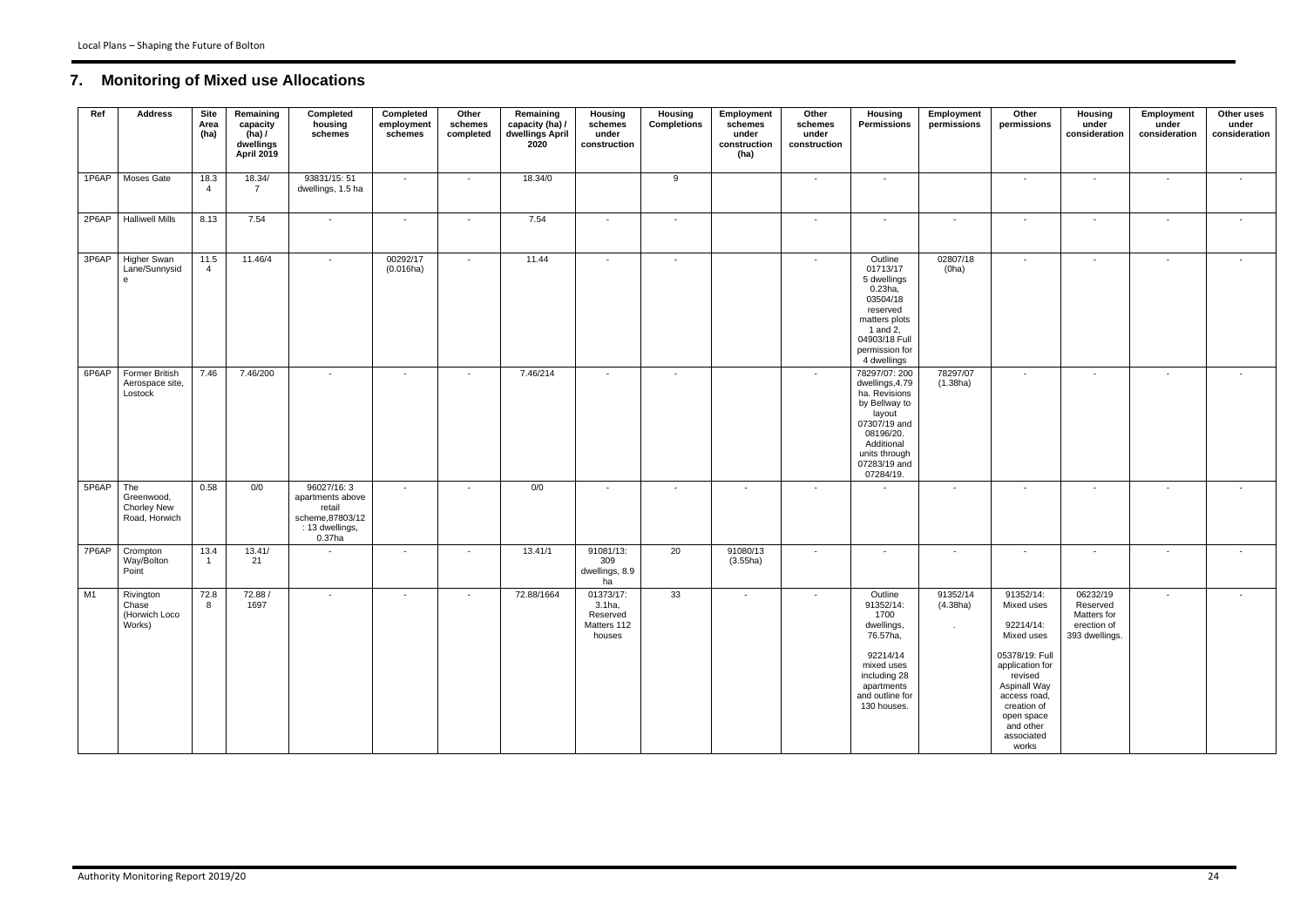### **8. Monitoring of Town Centre Uses**

| <b>Comparison Retail</b>                                                                       | Gross<br><b>Completions</b> | <b>Net</b><br><b>Completions</b> |
|------------------------------------------------------------------------------------------------|-----------------------------|----------------------------------|
| Amount of comparison retail floor space developed within the local authority (m <sup>2</sup> ) | 144                         | 144                              |
| Amount of comparison retail floor space developed within town centres (m <sup>2</sup> )        | 144                         | 144                              |
| Amount of comparison retail floor space developed at edge of centre locations                  |                             |                                  |
| Amount of comparison retail floor space developed at out of centre locations                   |                             |                                  |

|                                                                                                 | Gross              | <b>Net</b>         |
|-------------------------------------------------------------------------------------------------|--------------------|--------------------|
| <b>Convenience Retail (food store)</b>                                                          | <b>Completions</b> | <b>Completions</b> |
| Amount of convenience retail floor space developed within the local authority (m <sup>2</sup> ) | 2779               | 2779               |
| Amount of convenience retail floor space developed within town centres $(m2)$                   |                    |                    |
| Amount of convenience retail floor space developed at edge of centre locations                  |                    |                    |
| Amount of convenience retail floor space developed at out of centre locations                   | 2779               | 2779               |

|                                                                                                 | Gross              | <b>Net</b>         |
|-------------------------------------------------------------------------------------------------|--------------------|--------------------|
| <b>Convenience Retail (other)</b>                                                               | <b>Completions</b> | <b>Completions</b> |
| Amount of convenience retail floor space developed within the local authority (m <sup>2</sup> ) | 164                | 164                |
| Amount of convenience retail floor space developed within town centres (m <sup>2</sup> )        |                    |                    |
| Amount of convenience retail floor space developed at edge of centre locations                  |                    |                    |
| Amount of convenience retail floor space developed at out of centre locations                   | 164                | 164                |

|                                                                                | Gross              | <b>Net</b>         |
|--------------------------------------------------------------------------------|--------------------|--------------------|
| <b>All Retail</b>                                                              | <b>Completions</b> | <b>Completions</b> |
| Total amount of retail floor space developed within the local authority $(m2)$ | 3087               | 3087               |
| Total amount of retail floor space developed within town centres $(m2)$        | 144                | 144                |
| Total amount of retail floor space developed at edge of centre locations       |                    |                    |
| Total amount of retail floor space developed at out of centre locations        | 2943               | 2943               |

|                                                                 | Gross<br><b>Completions</b> | <b>Net</b><br><b>Completions</b> |
|-----------------------------------------------------------------|-----------------------------|----------------------------------|
| Amount of retail floorspace developed within Bolton town centre |                             |                                  |

| <b>Leisure</b>                                                                | Gross<br><b>Completions</b> | <b>Net</b><br><b>Completions</b> |
|-------------------------------------------------------------------------------|-----------------------------|----------------------------------|
| Amount of leisure floor space developed within the local authority $(m2)$     | 6378                        | 3987                             |
| Amount of leisure floor space developed within town centres (m <sup>2</sup> ) | 230                         |                                  |
| Amount of leisure floor space developed at edge of centre locations           | 5987                        | 3987                             |
| Amount of leisure floor space developed at out of centre locations            | 161                         |                                  |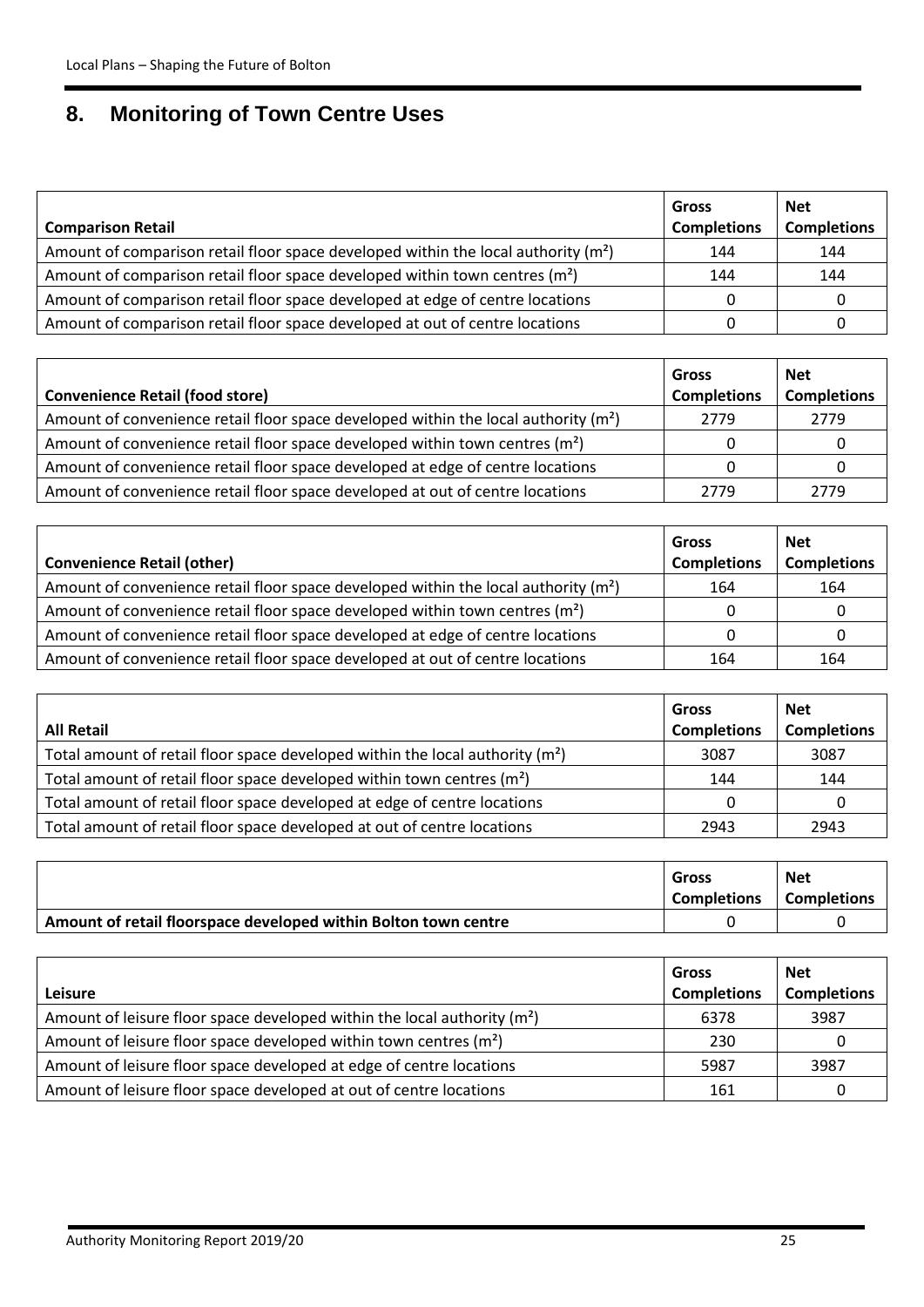| <b>Restaurants/Cafes</b>                                                                     | Gross<br><b>Completions</b> | <b>Net</b><br><b>Completions</b> |
|----------------------------------------------------------------------------------------------|-----------------------------|----------------------------------|
| Amount of restaurant/cafe floor space developed within the local authority (m <sup>2</sup> ) | 1570                        | 975                              |
| Amount of restaurant/café floor space developed within town centres (m <sup>2</sup> )        | 391                         | 975                              |
| Amount of restaurant/cafe floor space developed at edge of centre locations                  | 204                         |                                  |
| Amount of restaurant/café floor space developed at out of centre locations                   | 975                         |                                  |

|                                                                          | <b>Gross</b>       | <b>Net</b>         |
|--------------------------------------------------------------------------|--------------------|--------------------|
| Takeaway                                                                 | <b>Completions</b> | <b>Completions</b> |
| Amount of office floor space developed within the local authority $(m2)$ | 101                |                    |
| Amount of office floor space developed within town centres $(m2)$        | 101                |                    |
| Amount of office floor space developed at edge of centre locations       |                    |                    |
| Amount of office floor space developed at out of centre locations        |                    |                    |

|                                                                          | Gross              | <b>Net</b>         |
|--------------------------------------------------------------------------|--------------------|--------------------|
| <b>B1 Office</b>                                                         | <b>Completions</b> | <b>Completions</b> |
| Amount of office floor space developed within the local authority $(m2)$ | 456                | 310                |
| Amount of office floor space developed within town centres $(m2)$        | 345                | 199                |
| Amount of office floor space developed at edge of centre locations       |                    |                    |
| Amount of office floor space developed at out of centre locations        | 111                | 111                |

|                                                                                              | Gross              | <b>Net</b>         |
|----------------------------------------------------------------------------------------------|--------------------|--------------------|
| All town centre uses                                                                         | <b>Completions</b> | <b>Completions</b> |
| Amount of town centre use floor space developed within the local authority (m <sup>2</sup> ) | 11592              | 8359               |
| Amount of town centre use floor space developed within town centres $(m2)$                   | 1211               | 1318               |
| Amount of town centre use floor space developed at edge of centre locations                  | 6191               | 3987               |
| Amount of town centre use floor space developed at out of centre locations                   | 4190               | 3054               |

Gross completions: all completions

Net completions: excludes change of use from one town centre us to another